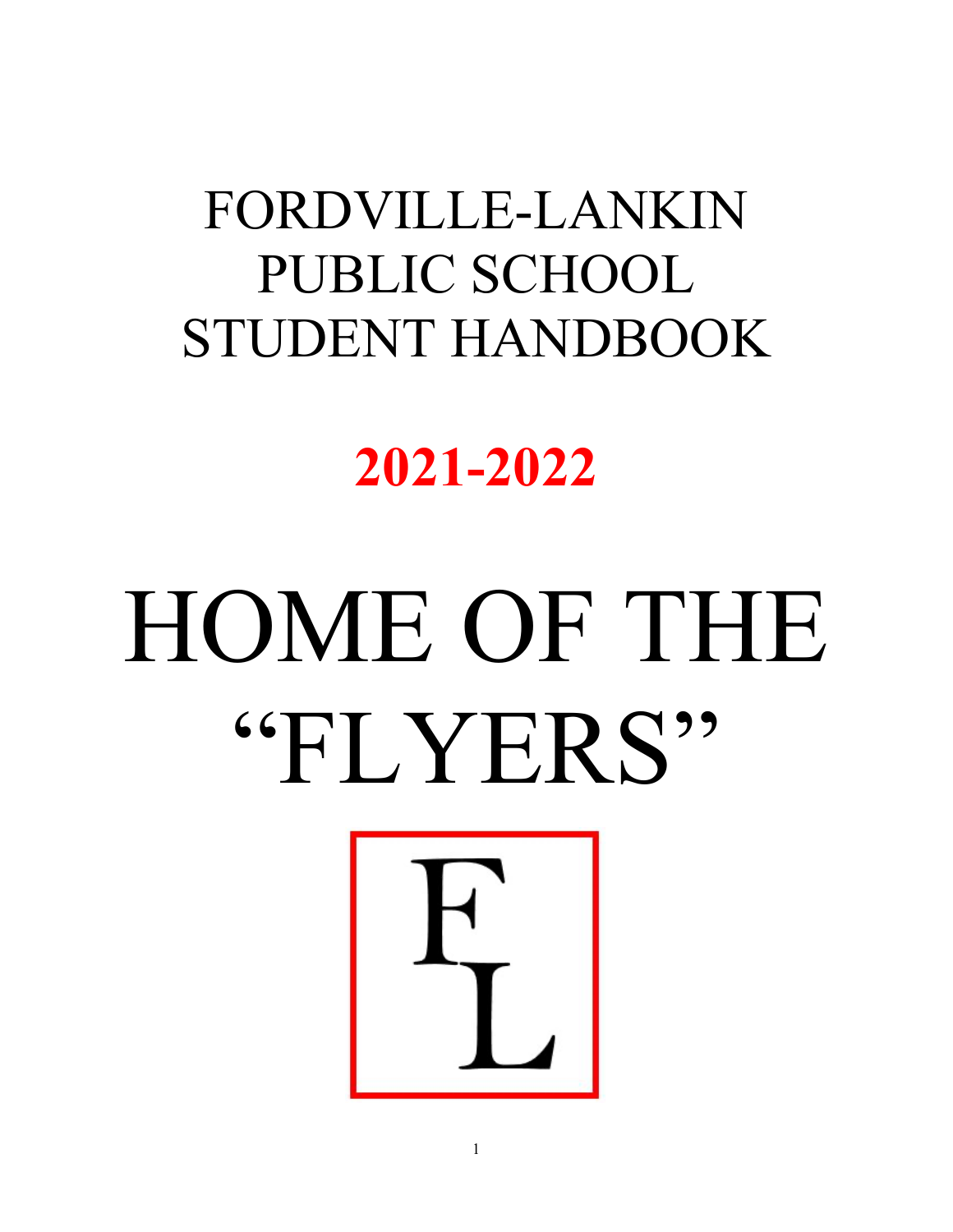#### **GLOSSARY**

Page 1 Cover of Handbook Page 2 Glossary Page 3 Mission Statement Page 4 General Responsibilities/Attendance/ Page 5 Absences/Tardiness/Academic Load Page 6 Credits required Page 7 Promotion/Retention/National Honor Society Page 8 Honor Roll and Grading Student Conduct Page 9 Areas of Concern/Education of Substances/Intervention/Use of Meds/ Policy Implementation Page 10 Due Process/Responsibility/Teachers/Student Appearance Page 11 Student Council / Library Page 12 Study Hall procedures/Announcements/Accidents / Telephone Page 13 Assemblies / Storm Policies Page 14 Noon Hour/ Lost and Found Lockers / School Trips Page 15 School Parties / Eligibility Page 16 Supervision/Use of Equipment and Facilities Page 17 Purchases / Discrimination/Church and School Page 18-19 Asbestos Management Plan Page 20 Notification Page 21 Tornado Shelter Procedures Page 22 Tornado Shelters/Fire Drills Page 23 Testing/Drug and Tobacco Use/Abuse Page 24 Prohibited Activities Page 25 Prohibitive Substances / Tobacco Policy Page 26 Tobacco Policy Page 27 Tobacco Policy Page 28 Authorized Use/Violation/Intervention Page 29 Policy Implementation Page 30 Policy Implementation References Page 31 Senior Privileges Page 32 Senior Privileges/Community Service / Weapons Policy Page 33 Computer Acceptable Use / Discrimination Notice Page 33-35 NONDISCRIMINATION & ANTI-HARASSMENT POLICY Page 36-38 DISCRIMINATION & HARASSMENT GRIEVANCE PROCEDURE Page 38 Head Lice/Pink Eye and Flues Page 39 Freedom of Speech Page 40-42 Sexual Offenders on School Property Page 43-44 Student Educational Records and Privacy

Page 45 Acceptance Form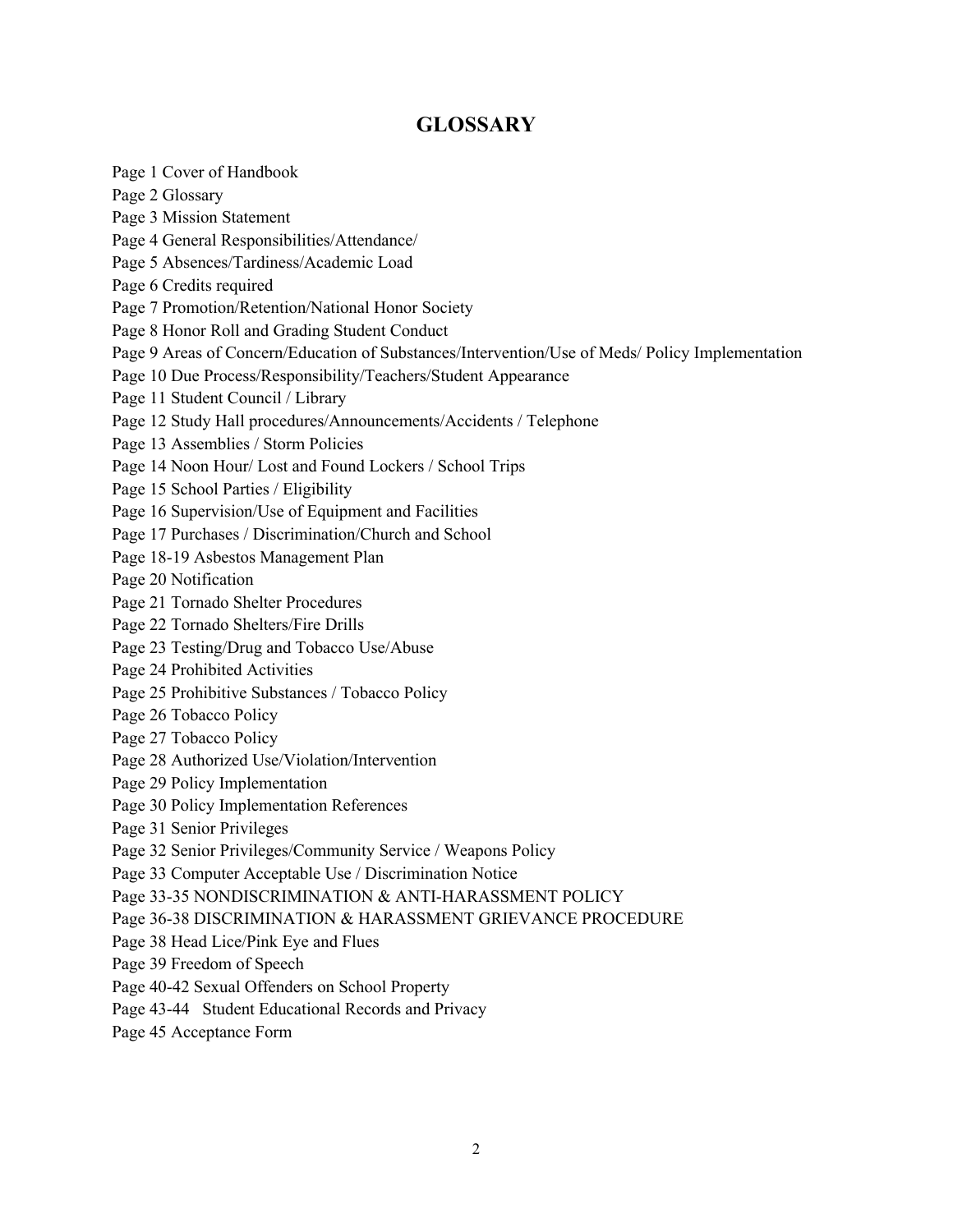The Fordville-Lankin Public School District #005 Vision Statement: Every student will gain knowledge, achieve success, and continue to grow.

The Fordville-Lankin Public School District #005 Mission Statement: Be kind. Be respectful. Be better every day.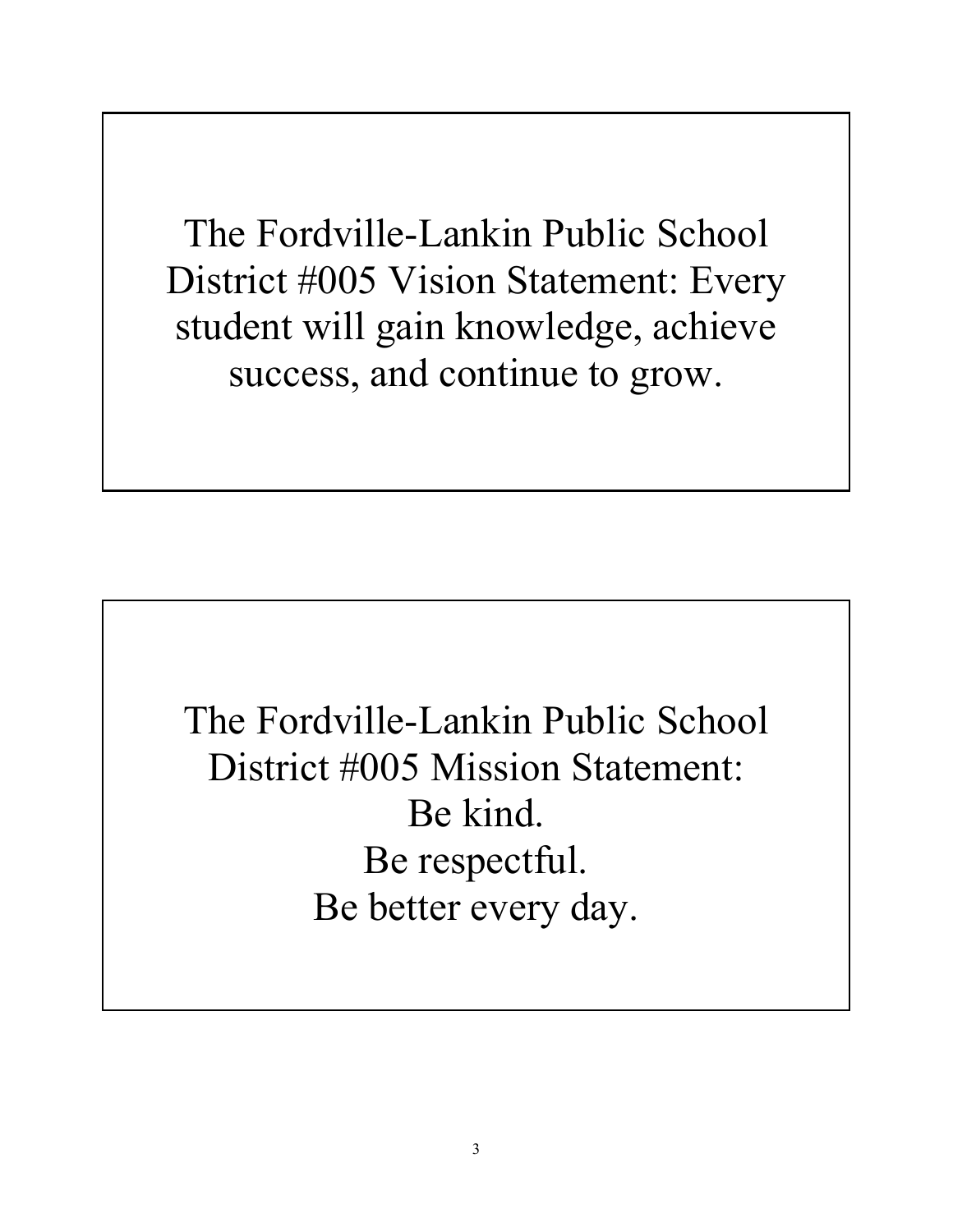#### **STUDENT HANDBOOK**

This handbook is prepared to acquaint all students at our school with regulations and practices to be followed in our school life. It is the student's responsibility to read this handbook and know its contents. After you have read it, take it home for your parents to read it and then keep it for reference during the school year.

Fordville-Lankin School is here for your benefit, and we want to make it a school that you will be proud to attend. Your achievements, as they are observed by others, will help you and the school to grow in the respect of others. The memories that you compile during your high school years will be good ones if you conscientiously apply yourself. The work that you do here will be the foundation of your future.

#### **GENERAL STUDENT RESPONSIBILITIES**

- 1. Attending school regularly.
- 2. Be punctual.
- 3. Act and express myself in such a way that I will not be disrespectful to others.
- 4. Value and take care of my own property.
- 5. Respect other people's property and person. Keep your hands to yourself.
- 6. Do my own schoolwork to the best of my ability.
- 7. Pass from class and through the corridors in a quiet and orderly manner.
- 8. Cultivate habits of cleanliness which will keep my body and mind healthy.
- 9. Follow the policies of the school and the accepted customs of the Fordville and Lankin communities.
- 10. Remember to obey your instructor. Each instructor has certain rules they expect their students to follow. Remember, when you respect others, they respect you.
- 11. If you have a deadline to meet, it is your responsibility to meet that deadline. Example, if a scholarship is due May  $1<sup>st</sup>$  of every year, the deadline will not be extended.
- 12. Ear buds will not be allowed inside the classrooms.
- 13. If you know ahead of time you will be missing school, let the school know so they can get your assignments ahead of time.

#### **ATTENDANCE**

The school laws of North Dakota require that every educable child between the ages of six and sixteen, inclusive, attend some private or public school. A student must attend classes to obtain the maximum value from a high school education. Any days missed place the student at a disadvantage, regardless of how competent or intelligent the student might be. Frequent absences are a serious handicap to a pupil's progress and may result in failure. While a student is enrolled in school, the number one job is attending school. North Dakota Century Code states that a student should not miss more than 10 days per semester, 20 days total per year. **If you do miss more than 20 unexcused days, you will make up the time missed.**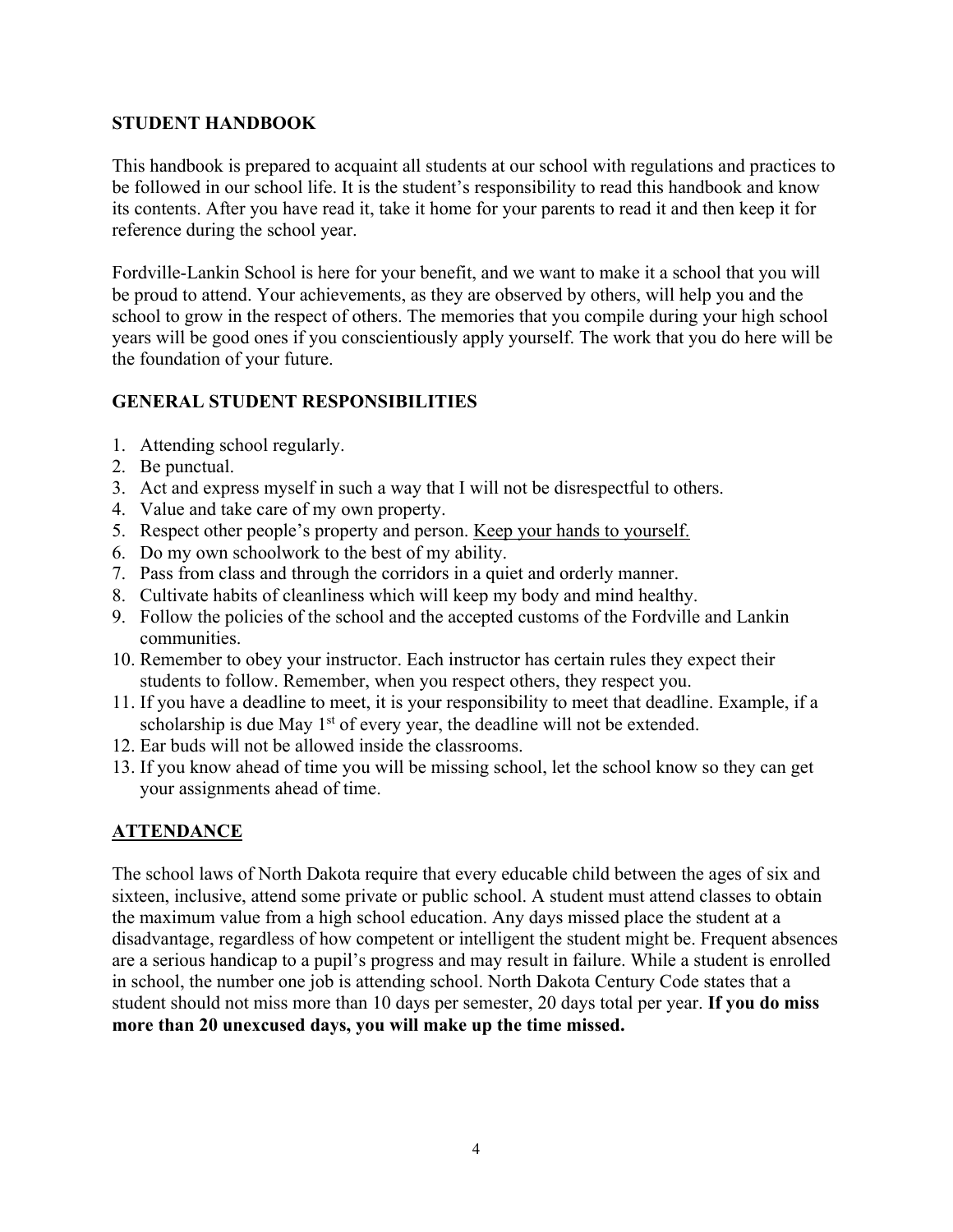**TYPES OF ABSENCES**: Although all absences and tardies, excused or unexcused, will be marked as "absent" or "tardy", only the unexcused absences are subject to disciplinary action.

**1. Excused**: Excused absences shall be those caused by medical/dental appointments, family emergency, religious observance, extended family trip, school related activity, or special working circumstances. The responsibility for making the absence excused rests with the parents and students. A note **MUST** be brought in **OR** a call to the office to notify the school of the absence.

**2. Unexcused** with parent/guardian's knowledge and/or consent: If a student is absent with parent/guardian's consent for reasons other than those stated above. If a child has multiple consecutive absences, the building principal shall contact the child's parent/guardian.

Once back to school the student will go to the office to receive an admit slip. The student will not be allowed back into the classroom without an admit slip. Each teacher will initial the admission slip and will assign make-up work. It is the responsibility of the student to complete such work.

No student will be permitted to take part in any extra-curricular activity if they have been absent more than ½ of the day the event is to take place. A medical or dental appointment, funeral or other such activity will be judged strictly on its merits.

#### **TARDINESS**

Students who are tardy must report to the principal immediately upon arrival and obtain an admittance slip. Teachers will not admit tardy pupils to classes or study hall without an admit slip.

**It must be noted that oversleeping or stuck at the train track is not an excused absence: being tardy or absent because of oversleeping or sitting at the tracks shall be unexcused.**

Consequences (Per Semester)for being tardy are as follows…

1<sup>st</sup> Time tardy a warning will be given

2nd time tardy Parent/Guardian will be contacted

 $3<sup>rd</sup>$  time tardy Student will spend  $\frac{1}{2}$  day in the office for In School Suspension

4th time tardy Student will spend the day in the office for In School Suspension

5th In School Suspension at administrator's discretion

**LEAVING THE BUILDING**: Students **MUST** sign out at the office. Students are also required to sign in at the office when they return to the building. Automobiles are not to be used during the noon hour.

During the noon hour **Juniors and Seniors** may **WALK** uptown to purchase snacks. Parent permission is necessary.

Students who may find it necessary to leave the building during school hours **MUST** have the permission of the principal and parents. Parents may give written permission or a telephone call to have their student released from school during the school day. They must indicate where they are going and for what reason.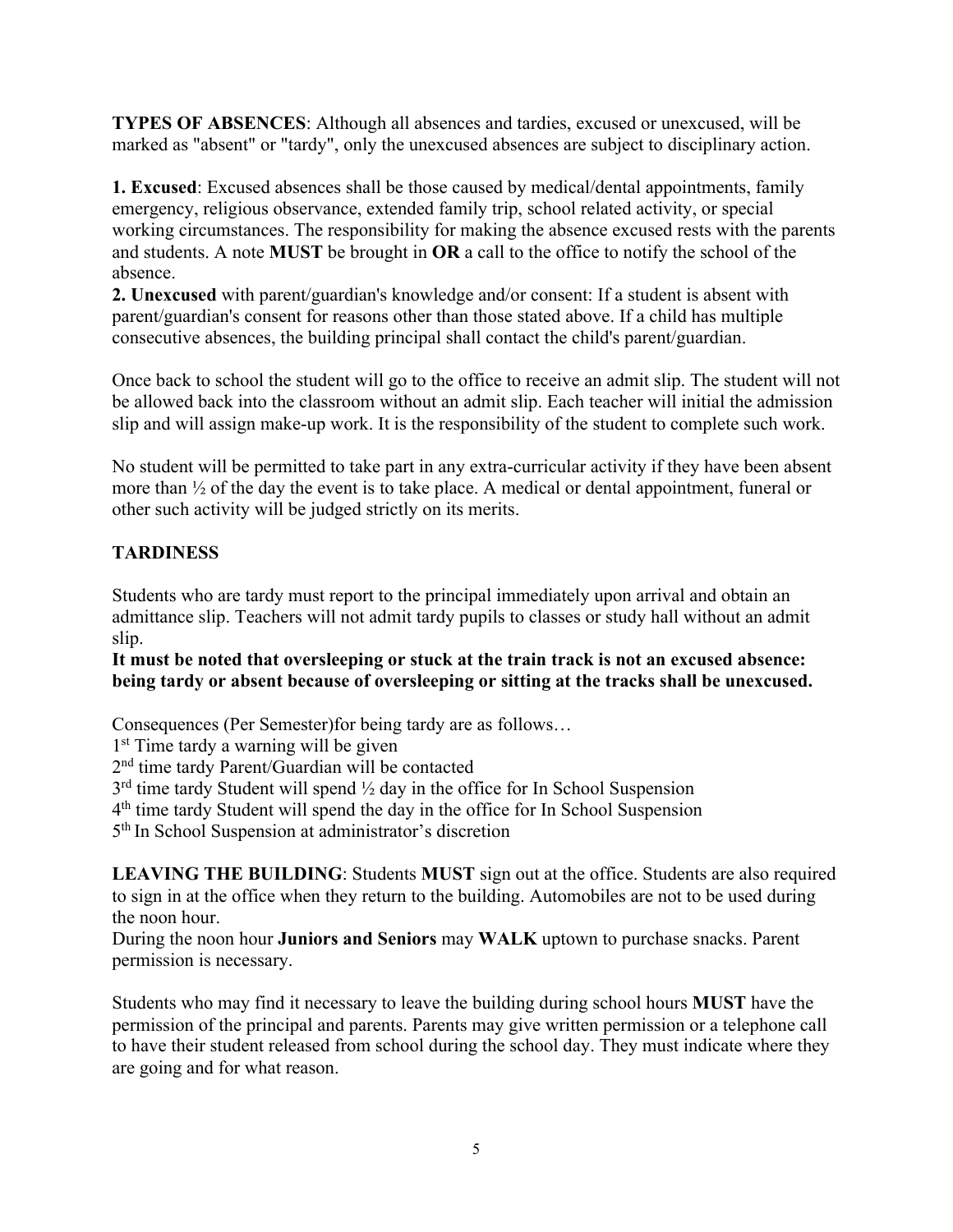#### **ASSEMBLIES**

#### **All students will attend all assembly programs.**

Students should realize that people visiting our school to present assembly programs are guests and should be treated with the appropriate courtesy.

There should be absolutely no disturbance during an assembly program.

The image that you impress upon others from outside Fordville-Lankin is the image of our school that is carried to other schools in North Dakota.

#### **ACADEMIC CLASS LOAD**

To provide a sound education and better prepare our students for post-secondary education and adulthood, all students enrolled in Fordville-Lankin High School shall be required to enroll in **6** academic units or 5 units in school and 1 credit from distance learning. **All students have 5 days to switch (drop/add) classes at the start of each semester.** 

#### **North Dakota School Graduation Requirements**:

22 Units are required for graduation.

Graduation requirements are based on the units of credit earned in grades 9 through 12. A unit of credit is defined as the amount of credit given for the successful completion of a course meeting forty minutes each day for a minimum of 180 days during the year. Other specific courses may vary from these time requirements to such an extent as may be determined by state requirements. 15-41-06.

#### **Credits Required**

Course work must be completed through Fordville-Lankin High School, which is accredited by the Department of Public Instruction. Each student shall have earned a minimum of units of credit in these areas specified by law. 15-41-24.

The required credits shall include:

- 1. Four credits in English.
- 2. Three credits in Social Studies
- 3. Three credits in Science
- 4. Three credits in Mathematics
- 5. One credit in Physical Education and ½ Health
- 6. At least five elective credits
- 7. Safety and Drivers Education
- 8. Three credits in Foreign Language/Arts/Career and Tech Ed.
- 9. North Dakota Studies- ½ credit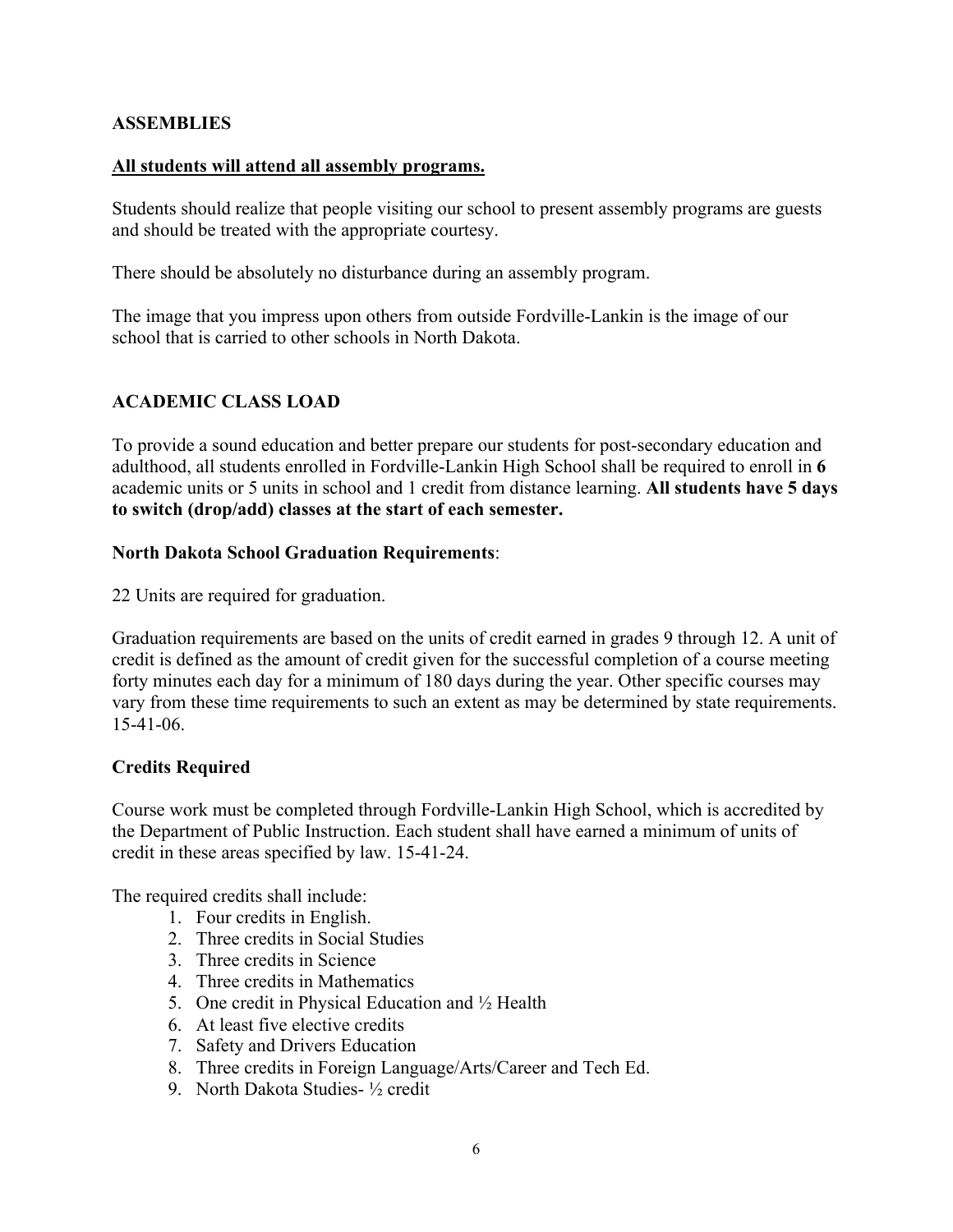Elective credits which can be applied toward graduation requirements shall include:

Foreign Language Personal Finance Vo Ag ITV Courses offered Business Education Music – maximum of two credits allowed Band –  $\frac{1}{2}$  unit per year for two credits Chorus –  $\frac{1}{2}$  unit per year for two credits

#### **Independent Study:**

Credits in the various academic areas above the required minimums. Credit may be earned in an approved aide program. 10<sup>th</sup> graders are allowed to take dual credit classes.

It is suggested that students complete the North Dakota University System Admission Requirements which include: 4 units of English; 3 units of mathematics, Algebra I and above; 3 units of laboratory science, including at least 1 unit each in 2 or more of the following: biology, chemistry, physics, or physical science; and 3 units social studies, excluding consumer education, cooperative marketing, orientation to social science, and marriage/family. The State Board of Higher Education strongly recommends that high school students intending to enroll in baccalaureate universities take Algebra II (advanced algebra) and 2 units of a single classical or modern language.

A letter will be sent to student's parents/guardian who appears to be lacking in credits to graduate or who appears to be failing a course needed to graduate. A copy of this letter will be kept on file. This letter will be sent as early as possible in the school year but not later than March  $1<sup>st</sup>$ , of the senior year. Notification that such a letter has been sent will be given to the Board at the next regular meeting.

A senior who is lacking more than two credits by graduation will not be allowed to participate in the graduation exercises.

A senior who is lacking two credits or less may request permission from the Board to participate in graduation exercises provided s/he can show that s/he has a plan to complete those requirements.

A senior not meeting the graduation requirements shall not receive a diploma.

#### **RETENTION:**

All  $7<sup>th</sup>$ -12th graders are required to retake any core class (Math, English, Science, Social Studies) that they have failed. The scheduling of any repeat class/classes will take precedence when scheduling a student's next year's class schedule.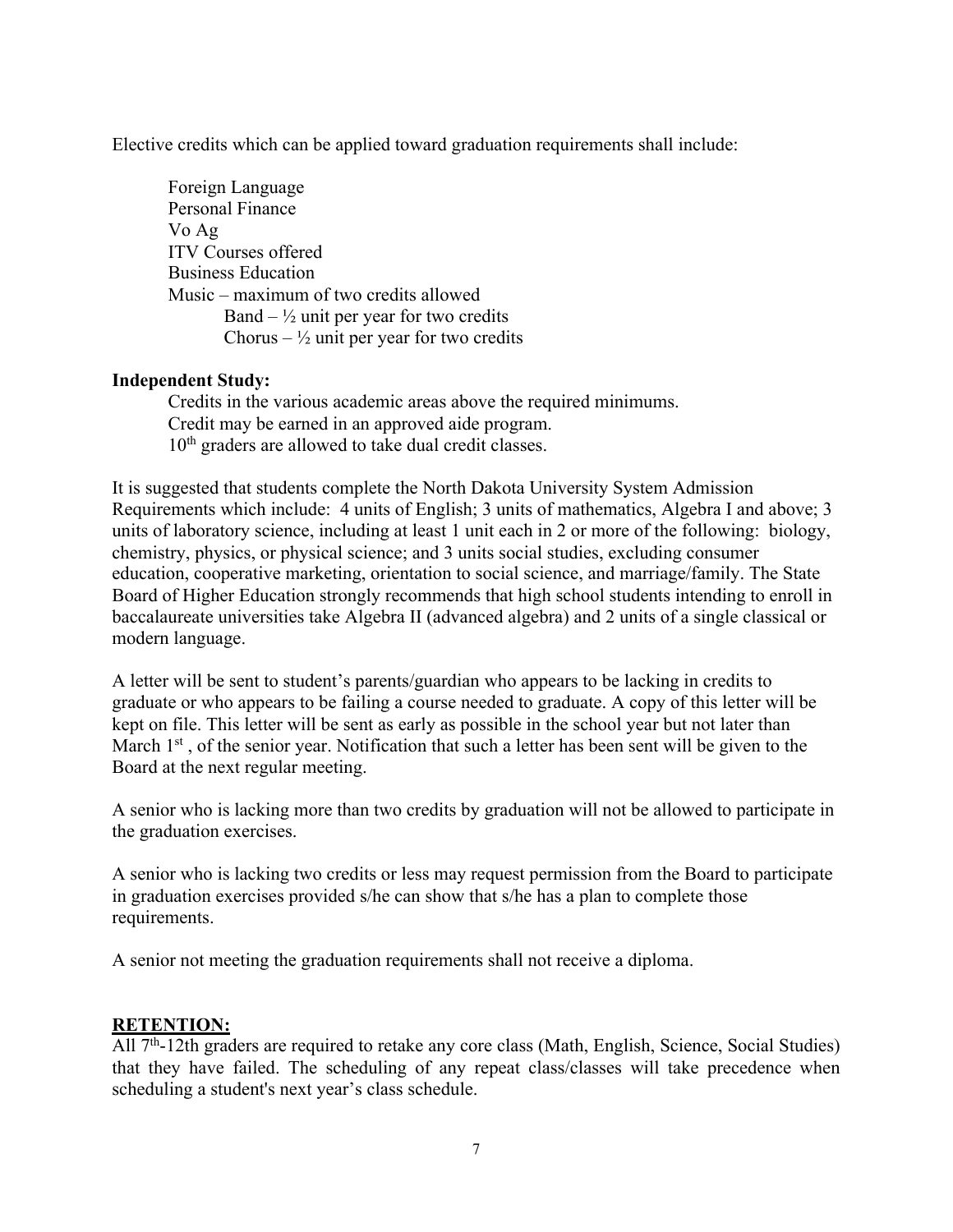#### **NATIONAL HONOR SOCIETY**

Students are selected for membership based on four criteria: scholarship, service, character, and leadership. Teaching staff rate the students in those areas. An over-all "B" average is required for scholarship. Students eligible for membership must be in their junior or senior year. Members and candidates can lose affiliation with the National Honor Society for unbecoming conduct according to membership guidelines. Privileges associated with membership would also be terminated.

#### **HONOR ROLL AND GRADING**

To promote better academic achievement, an honor roll will be published at the end of each reporting period listing all students in grades 7-12 who have achieved high academic standards. All students must carry a minimum of six (6) academic units. No student receiving a letter grade of D or lower will be eligible for the honor roll the 9-week period it was recorded.

Honor Roll position shall be determined by the following point system:

| $A+$  | 4.33 | C     | 2.00 |
|-------|------|-------|------|
| A     | 4.00 | $C$ - | 1.67 |
| $A-$  | 3.67 | $D+$  | 1.33 |
| $B+$  | 3.33 | D     | 1.00 |
| B     | 3.00 | D-    | 0.67 |
| $B -$ | 2.67 | F     | 0.00 |
| $C+$  | 2.33 |       |      |

Students who average at or above 3. 75 shall be included on the "A" honor roll. Students who average at or above 3. 00 shall be included on the "B" honor roll.

All classes must be completed as part of the regular academic program at Fordville-Lankin High School. This would also include approval correspondence courses.

The following grading system will be used:

| A    | 95-100 | C     | 79-85      |
|------|--------|-------|------------|
| $A-$ | 94     | $C$ - | 78         |
| $B+$ | 93     | $D+$  | 77         |
| B    | 88-92  | D     | 71-76      |
| $B-$ | 87     | D-    | 70         |
| $C+$ | 86     | F     | 69 failing |

Grades can be viewed at any time by logging into your Power School account. At the end of the third nine-week grading period, GPA's will be compiled for the selection of the valedictorian and salutatorian for the senior class.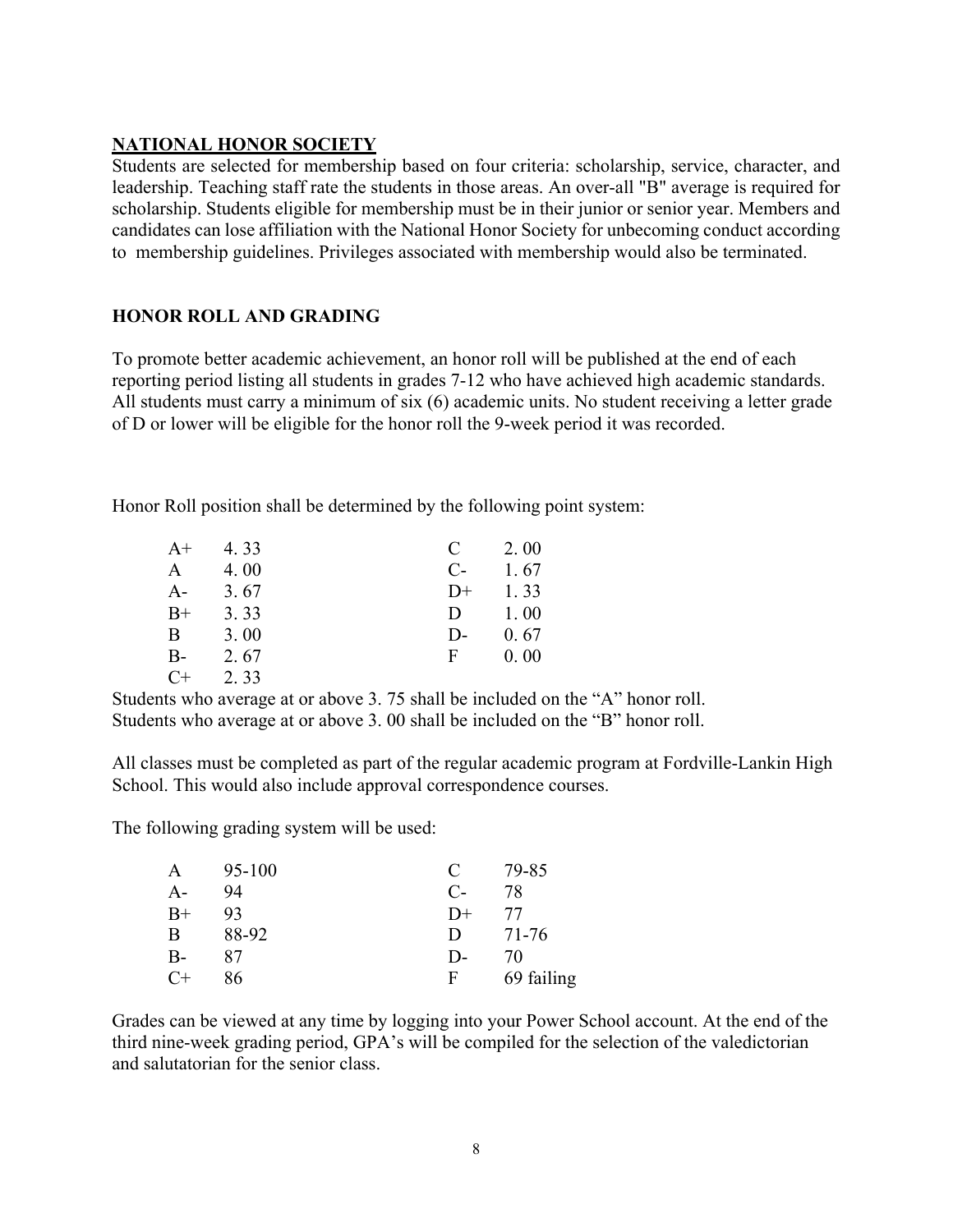#### **STUDENT CONDUCT**

A smooth functioning school cannot exist unless students are willing to cooperate with the teachers. All students should know what proper behavior should be. This means that keeping your hands to yourself is a must. Everyone deserves their own private space around them, and everyone should respect that.

**No bullying or harassment of any type will be tolerated. All incidents of bullying and harassment must be reported to the administration. Report forms can be found on the school website.**

Our school exists in order that children of the district may obtain the best possible educational opportunity; it is essential that the conduct of all students, is such that each pupil may receive the maximum possible benefit from the learning situation. Please do not interfere with the opportunity for other students to study and learn. If a serious situation arises, parents will be notified, and a conference will be arranged.

If a personal book is deemed inappropriate by the staff/administration, the student who brought the book to school may be asked to put the book away. The book can be read out of school.

#### **STUDENT APPEARANCE IN SCHOOL**

Any form of dress or hair style that is considered contrary to safety, good hygiene, or which is distractive or disruptive in nature will not be permitted. Shirt's advertising alcoholic beverages or tobacco products, having obscene or vulgar language, having sexual overtones, or depicting or referring to violence will not be permitted. If a student's appearance is deemed inappropriate, they will be asked to change it immediately. If this cannot be done in school the student will be asked to make arrangements with parents/guardians to make the change. A student will be suspended from school on the second offense. Hats/headgear are to be taken off after entering the building and are not to be worn during the regular school day.

#### **AREAS THAT COULD CAUSE CONCERN**

All of us, students, parents, and school personnel are concerned when there is involvement with tobacco, alcohol, other drugs, destruction of property, fighting (physical and verbal assault), arson, weapons, forms of extortion, and explosive devices. Students who become involved in these areas will be the subject of disciplinary actions. Depending upon the behavior of the students and circumstances, one or more of the following actions could be taken by school officials. They are various suspensions and even expulsion.

#### **EDUCATION OF SUBSTANCES**

The district does teach about substances (alcohol and other substances) which are harmful. This instruction is age appropriate and is a program of prevention to educate students.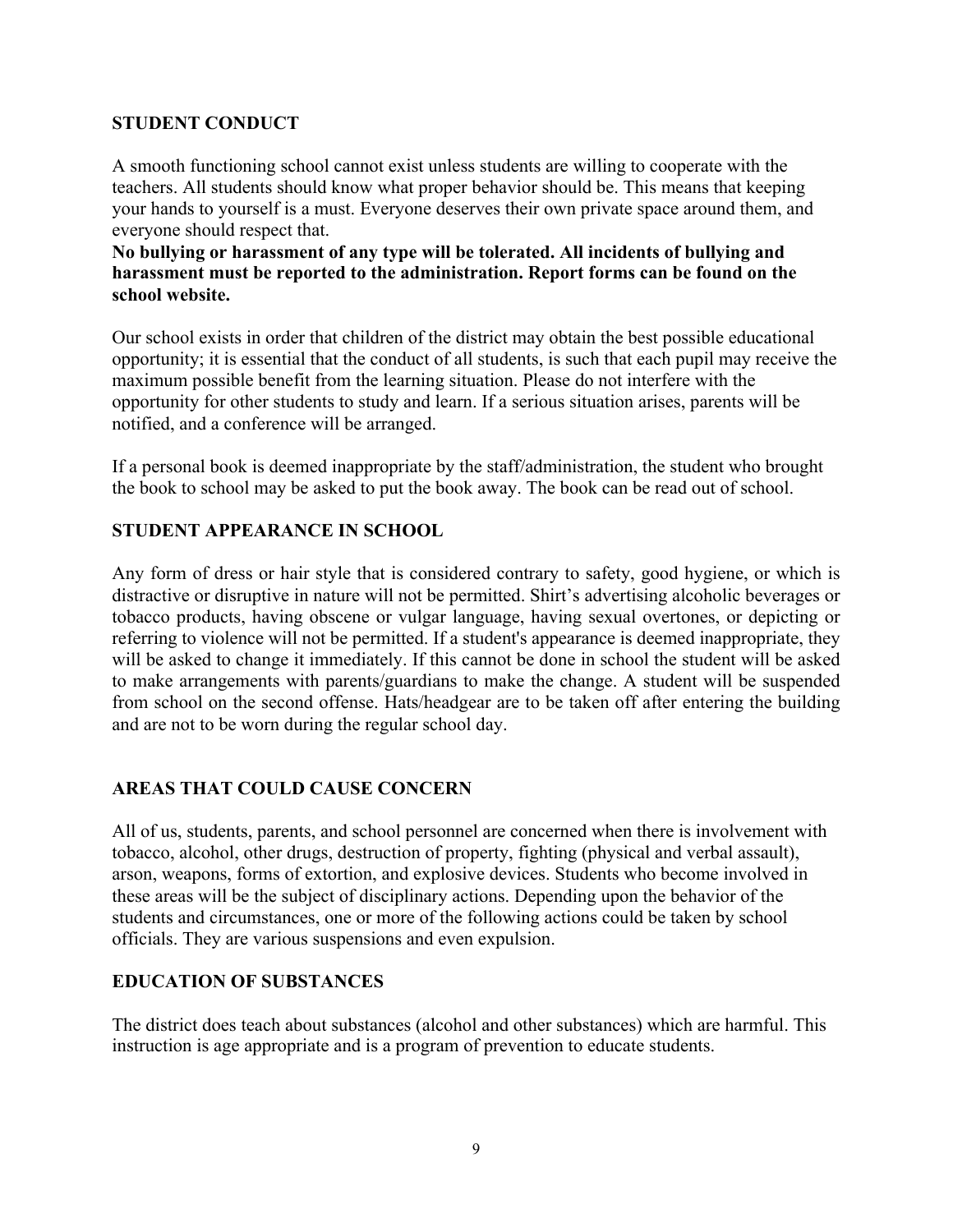There are policies that prohibit the use and possession of illegal and harmful substances on school property as well as all school activities. It is not worth it to do something illegal and violate Board of Education policy. The consequences may be severe.

#### **INTERVENTION**

The school recognizes the responsibility to assist any student to recognize their potential abuse with chemical substances. The school, based on School Board Policy, may use available resources to assist a student in dealing with substance abuse.

#### **USE OF MEDICATION**

See Fordville-Lankin School website for new information. Any student whose parent or guardian requests that they be allowed to be given any prescription or non-prescription medicine shall follow the procedures of Board Policy. All medicine MUST be turned into the main office. Students are not to have any medicine in their lockers. The school will NOT distribute aspirin products due to the possible connection to Reyes Syndrome. The school will not provide over the counter medication. All medication must come in the original container. Prescription medication MUST be dropped off by a parent. Any medication that needs to be given in a different dosage than what is on the bottle must have a signed note by the Doctor. Medication will be held in the office for two weeks after school, to be picked up by a parent. Medication not picked up after two weeks will be disposed of. For a student to receive medication written permission must be received by a school official from a parent or guardian. Students can carry an Epi-Pen injector or an inhaler for asthma or allergic reactions, as per written doctor's orders. No needles are to be left in a student's locker.

#### **POLICY AND POLICY IMPLEMENTATION**

A policy is a guide in how to act; it is a definite course or method of action given the conditions in which to guide and determine. The Fordville –Lankin School Board has established school policies for the "good" of the school system. The school administration has the responsibility to carry out the School Board's Policies for the "good and general welfare" of all students, parents, and local citizens.

#### **YOUR RIGHTS – DUE PROCESS**

This booklet has explained some disciplinary problem areas and the actions that may result for those students who cannot abide by the rules. All students are entitled to due process. This means there are certain procedures which school officials must follow prior to taking appropriate disciplinary action. There are also procedures which students must follow if they do not agree with the school's actions.

Hopefully, students will never be in a situation where they need the protection of due process. If, however, a student does become involved in a situation in which a suspension or expulsion might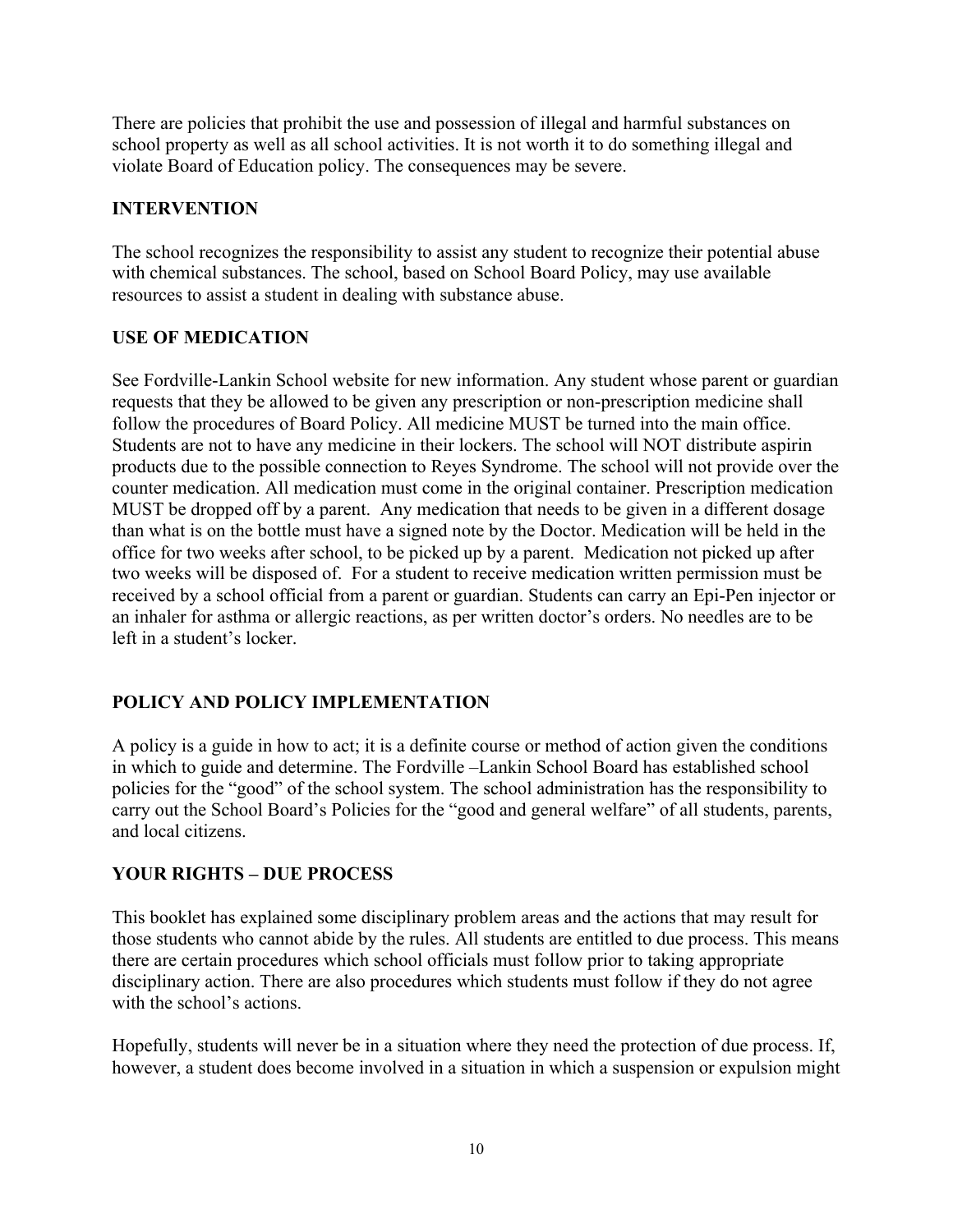result, both the student and their parents will be given a more detailed description of the due process procedures.

#### **RESPONSIBILITY**

Every teacher is responsible for all students whether they are in that teacher's class or not. This responsibility extends to the cooks, janitors, secretaries, and the bus drivers as well. The students must realize there must be a basic framework of regulations if the school is to function properly. Any student who feels that they have a legitimate complaint about unjust rules or unfair treatment is invited to present this complaint to the principal.

#### **TEACHERS**

The role of a teacher is one of stimulating and supervising the learning experiences of the students. Teachers are especially trained to do this. The success of their efforts is dependent on your desire for improvement and your cooperation. The teacher is concerned with you as an individual and your total development as a student. They are always available to provide additional assistance to your efforts if you request it. Your teacher can be your best friend if you are sincere. If you have difficulty with a teacher, stop and ask yourself, if your attitudes and actions, deserve more consideration; then, discuss the situation with the teacher concerned. It does work!

#### **STUDENT COUNCIL**

Fordville-Lankin High School has a student council composed of representatives that you have chosen in elections. Student council members are expected to be leaders of the student body they represent. The students are encouraged to bring to their representatives any issue that they feel needs examination and action.

The student council can serve many useful purposes and should be the voice of the student body. It is not an administrative body in so far as setting school policy is concerned; this duty is reserved legally for the school board and its officers. However, the council may recommend change to current school policy.

#### **LIBRARY**

The school library is your library and is becoming more important to you with each passing year. Technological and social change are taking place at such a rapid rate that textbooks often cannot keep abreast of all new knowledge. The books and periodicals are at your service to help you in studying and to enrich your life. Feel free to enlist the help of staff to help you find a particular reference or book.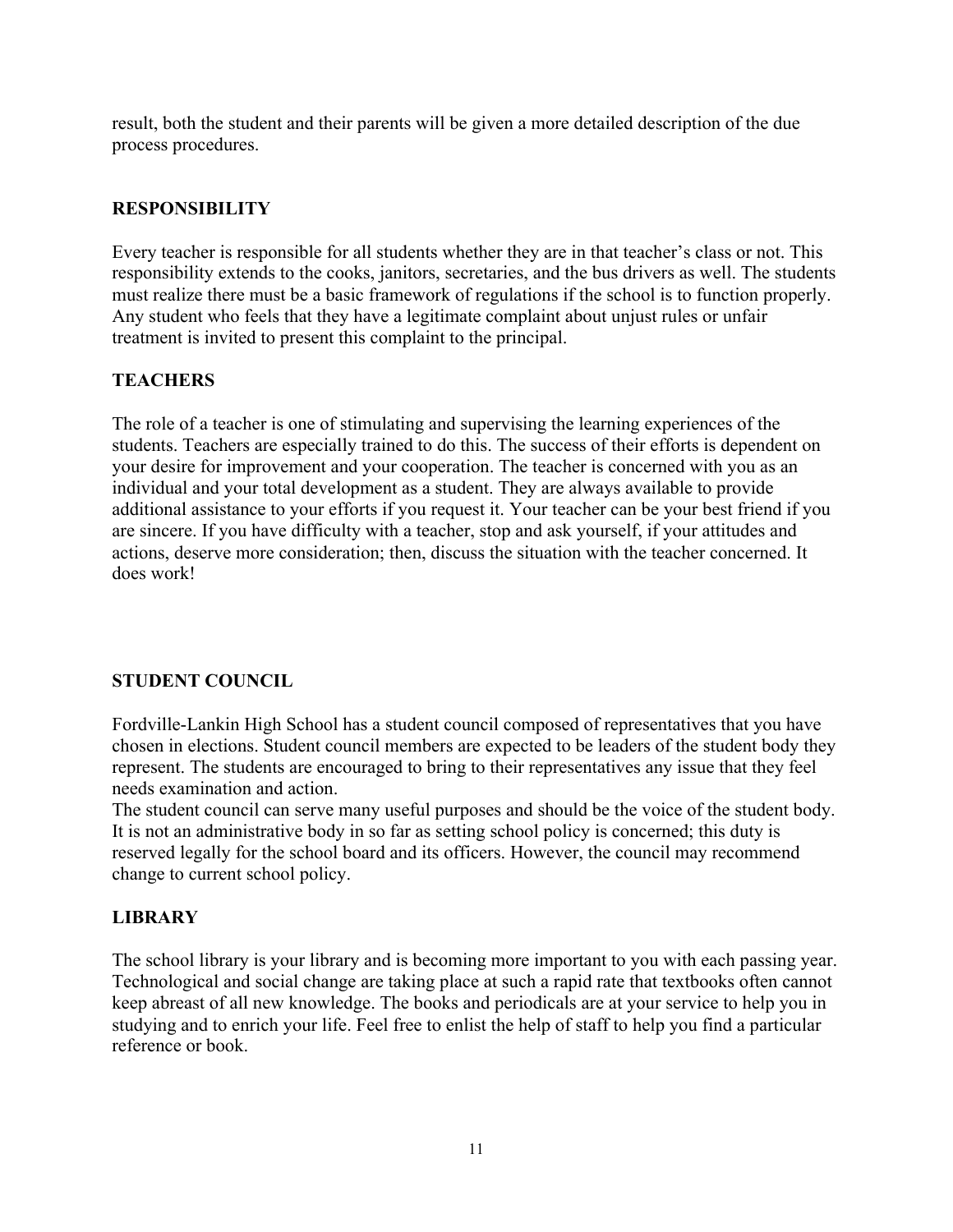The library needs an atmosphere of quiet so others can read and study. Noise should be kept to a minimum.

Use of materials:

- 1. Books are checked out for two weeks and may be renewed if no one is waiting for the book.
- 2. Magazines are to be kept in the library for everyone's use.
- 3. File materials are usually checked out for one day.
- 4. The date when the material is due is stamped on the slip at the front or rear of the book.
- 5. Reference books may not be taken from the library unless under the direct supervision of a teacher. References taken from the library for use in a classroom are to be returned at the end of the period.
- 6. Watch for the date due. You will not be permitted to check out any material if you have an overdue book.
- 7. Lost or damaged books and materials will be the liability of the student responsible.

#### **STUDY HALL PROCEDURES**

The study hall is a place of study. In order that studying can be done effectively, it is important that all students cooperate in maintaining an atmosphere of quiet, order, and industry. The following rules are adopted for study halls:

- 1. All students are required to attend study hall when they are not in class.
- 2. Idle conversation will be kept to a minimum.
- 3. No student may leave the study hall without signing out and until after the teacher has taken roll. Only one student may leave study hall at a time for lavatory or locker privileges.
- 4. Students leaving the study hall must return prior to the end of the period.
- 5. Students are expected to have productive activities in the study hall (assigned work, library books, novels, letter writing, etc. )

#### **ANNOUNCEMENTS**

Daily school bulletins are read by the classroom teacher at the beginning of the second period. Leave your announcements with the school secretary. It is extremely important to our interschool communications that all students be up to date with the current announcements. The announcements are also posted each morning in the hallway outside of the main office, and on Power School.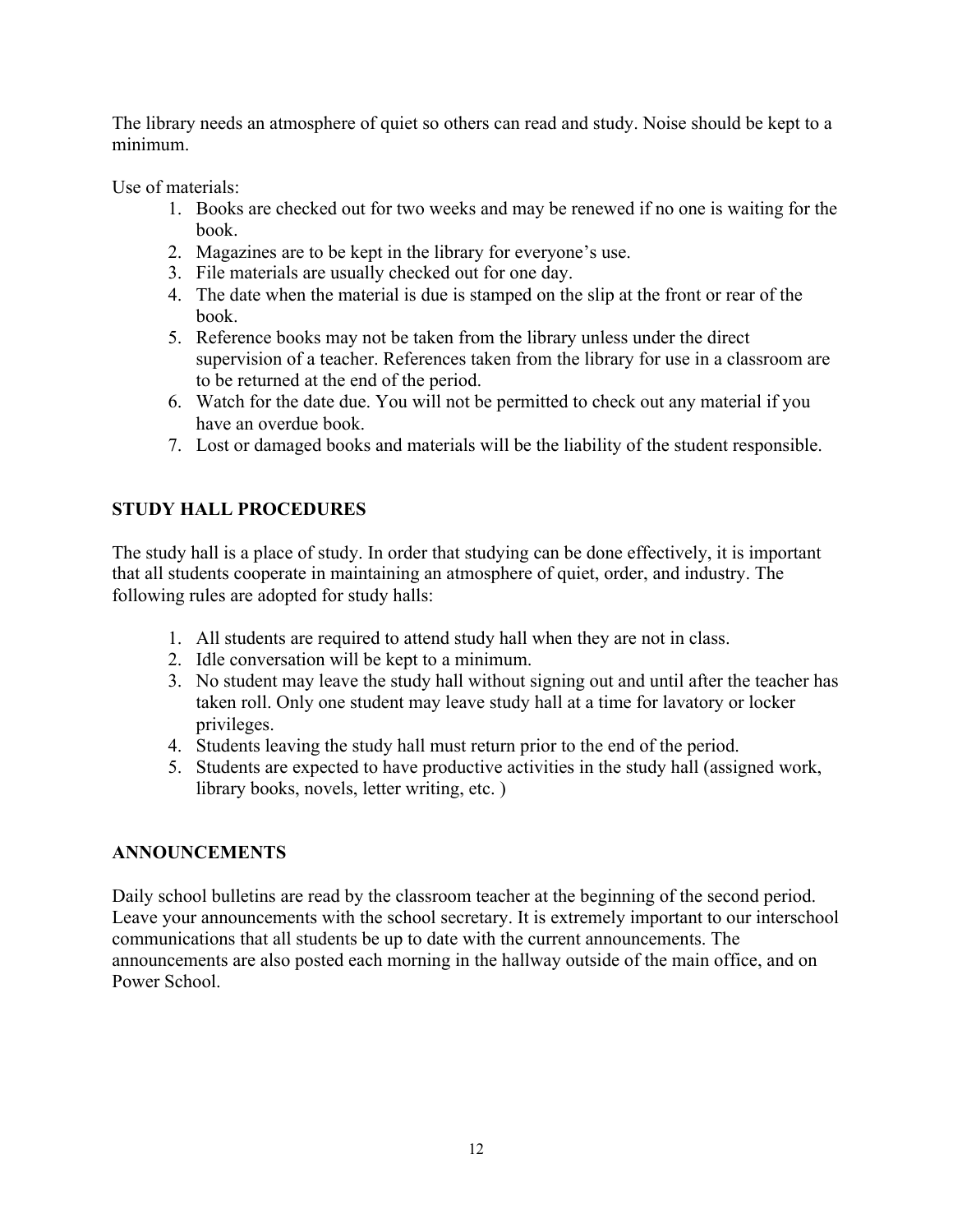#### **ACCIDENTS**

All accidents involving property or persons must be reported to the teacher or person in charge.

Fordville-Lankin School is a member of the North Dakota High School Activity Association and carries insurance through this organization. This accident benefit plan, in most cases, covers or partially covers legitimate injuries that have been cleared through the teacher, the high school office and the doctor.

All bills for medical treatment must be charged to the student, who may then be eligible for some reimbursement through insurance. All injuries MUST be reported for coverage to take effect.

#### **TELEPHONE**

Students will not be called from class to answer the telephone except in cases of emergency or extreme urgency by parents. Acquaint your parents, employers, or friends, with your class schedule so that, if necessary, calls may be completed at the end of a period or during a free period. Cell phones are NOT to be in the classrooms at all. If caught with a cell phone the consequences will be…

1st Offence: Warning

2<sup>nd</sup> Offence: The phone will be taken to the office to be picked up after school by the student.  $3<sup>rd</sup>$  Offence: The phone will be taken to the office to be picked up by a parent/guardian

#### **STORM POLICY – RADIO AND TELEVISION ANNOUNCEMENTS**

If the weather is so severe that school will be a late start/closed, announcements will be made via REMIND (Please visit website to get signed up) and on KVLY-TV CH-11 Grand Forks. When school is in session and the weather gets bad, parents must exercise their own judgment regarding getting their children early, or before regular dismissal. In all school closings, later opening and early dismissal, the safety of all students is the only decision for school cancellations or changes!

#### **SCHOOL LUNCH AND BREAKFAST**

Fordville-Lankin School has available nutritious lunches through the national School Hot Lunch Program and Breakfast Program. Students are encouraged to participate. All breakfast meals will include fruit juice and milk. All lunch meals will include milk, and options for fresh fruit, and vegetables. Starting in the fall of 2022 students will receive a lunch number to enter on a keypad. This will allow parents to track lunch funds through their Power School account. Email notification can be set up to be sent when lunch funds reach a certain amount.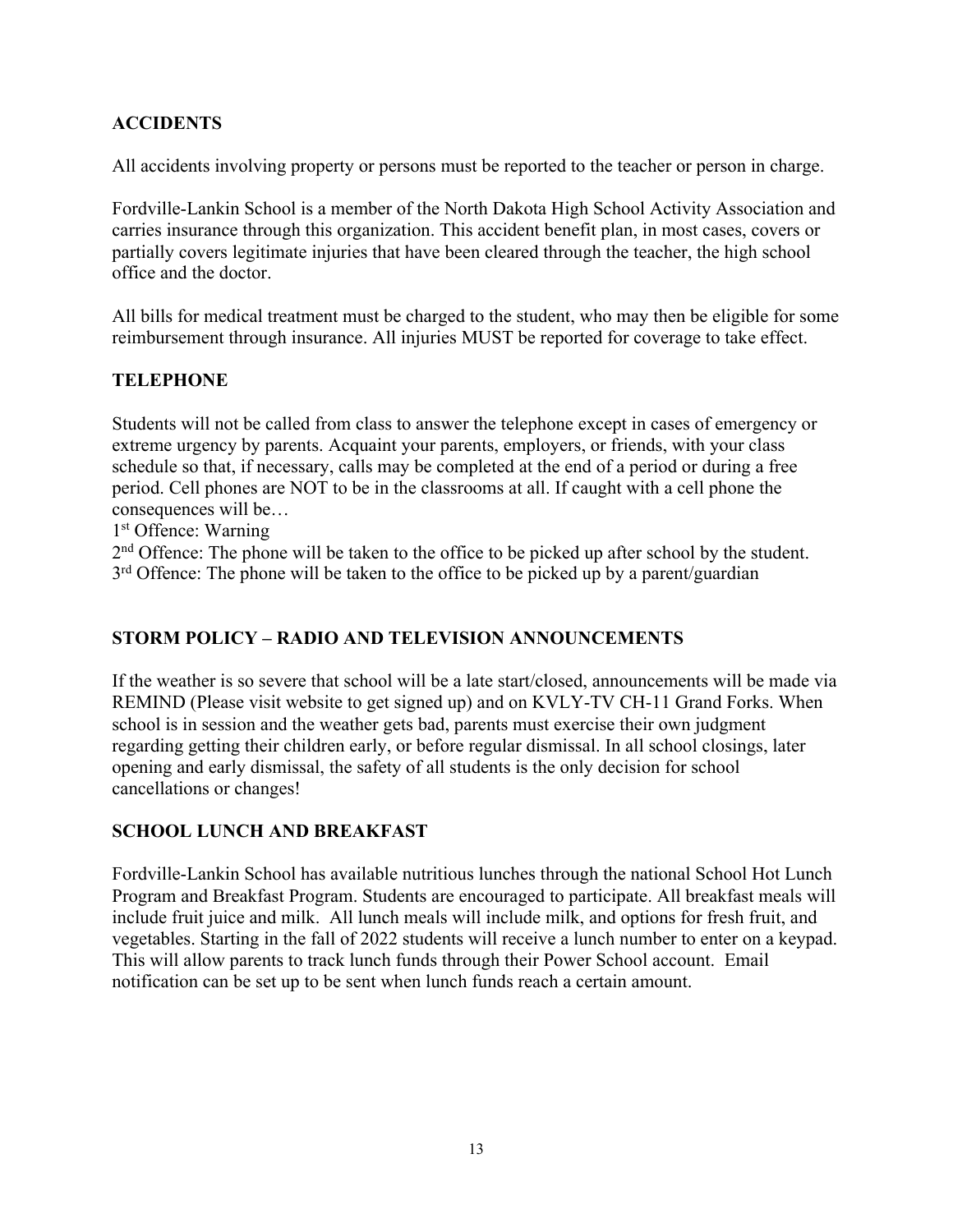#### **LOST AND FOUND**

Students finding lost items are asked to return them into the office. Students who have lost items should inquire for them at the office and will be able to claim them if a correct description is given.

#### **LOCKERS**

Your locker is the property of the school and is provided for your use by the school. If you choose to put a lock on your locker the office MUST have a copy of the key/or combination. It should be used to house your textbooks and other school materials when they are not in use, and any coats, overshoes, or other outdoor garments.

Your locker is subject to periodic inspection for cleanliness and may be entered by the school staff at any time it might be suspected of containing substances or items considered potentially harmful to students or to the school building, or unlawfully obtained. The student has the right to due process of the law when he or she feels their lockers are subject to unreasonable searches and seizures.

No posters or advertising of alcoholic beverages, drug items or obscene material will be permitted in or on student lockers.

#### **SCHOOL TRIPS**

School trips for educational or recreational reasons are field trips and are arranged by the staff member in charge for the benefit of the student. While a member of such a group, students are expected to conduct themselves in a proper manner to always protect the reputation of the school.

All students who are actual participants must ride on school provided transportation unless the person in charge has made other arrangements.

Students riding to an activity on a school provided transportation must return on the same transportation. The only exception to this rule is when the teacher in charge is personally contacted by the parent informing said teacher that the student will be returning with the parents. There shall be no deviation from this rule.

If trips are made by private cars, there shall be a teacher or adult in each car involved. An adult driver is a person who is acceptable as a driver by the office.

At registration, the school secretary will collect field trip forms. These forms will state that the parent/guardian gives the school permission to transport their child to school field trips/school activities. Students will not be allowed to participate if the form is not turned in.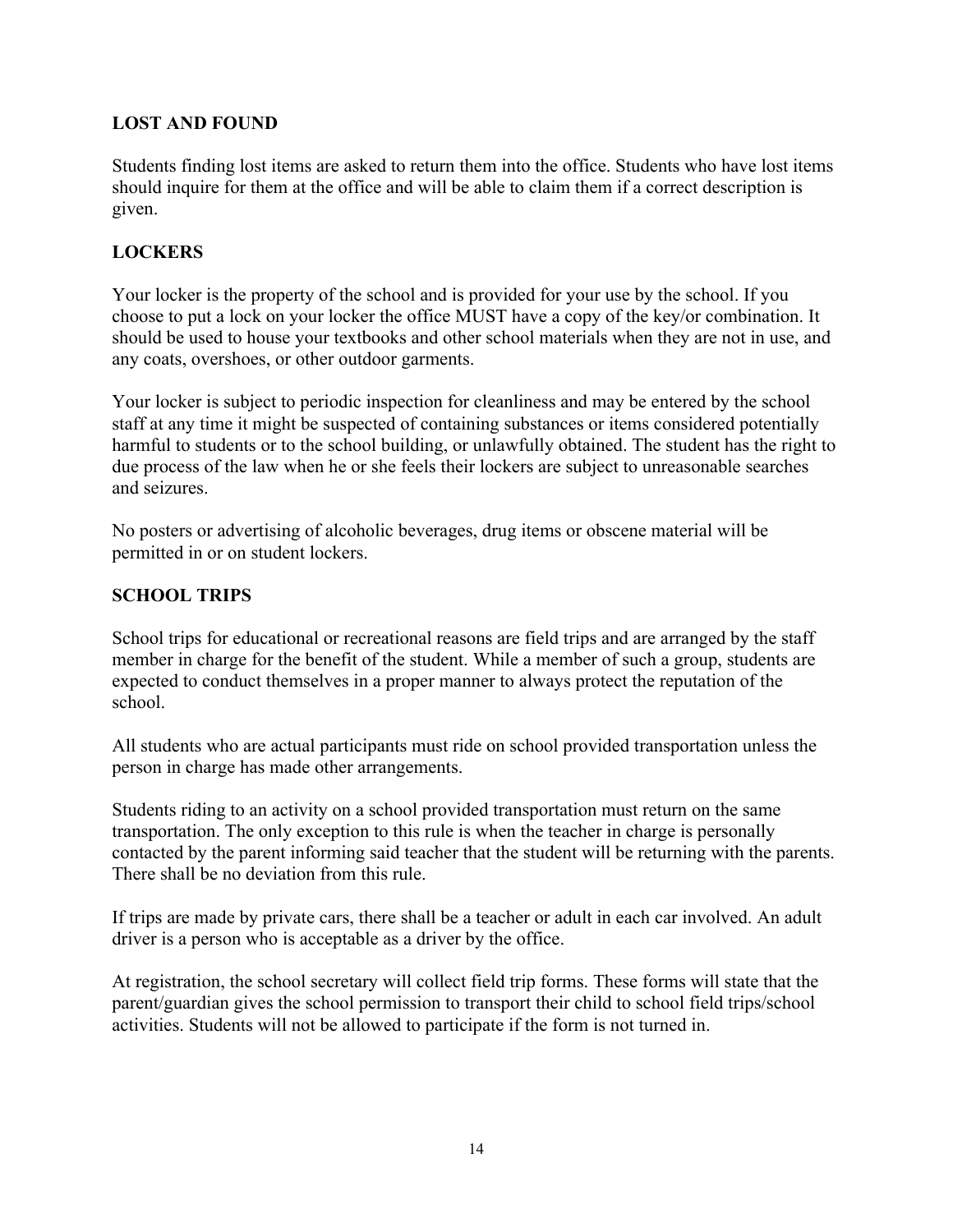#### **SCHOOL PARTIES AND USE OF BUILDING FUNCTIONS**

Proposed parties are to be approved by the principal and then checked with the schedule of events in the office.

- 1. All party arrangements and invitations are to be handled by an appointed student committee under the supervision of the advisor.
- 2. All school parties must be chaperoned by at least one faculty member and as many other parents as is deemed necessary.
- 3. The party must be over by 11:00 p. m. except for special occasions such as prom and homecoming.
- 4. Door will be locked one hour after the party is scheduled to start and no one may enter or reenter after that time.
- 5. Except for special invitation parties, school parties are for present Fordville-Lankin High School students only.
- 6. The sponsoring activity group will be responsible for all clean-up duties.
- 7. Activities are planned well in advance. There must be one week, or more advance notice given before permission may be granted. This will be strictly enforced, especially regarding the gymnasium and cafeteria.
- 8. Use of facilities form is available in the school office.

#### **USE OF EQUIPMENT**

It is the intent of the school to furnish the best equipment and supplies possible to enhance your educational experiences. The school also intends to equip our teams and groups with clean, attractive uniforms and to equip athletes with the best protective equipment. If a student damages, abuses, or loses equipment, he/she **will** be held liable for the cost of replacement.

#### **ELIGIBILITY REQUIREMENTS**

All activities in which competition with other schools is involved are subject to the rules of the North Dakota High School Activities Association. You are not eligible:

- If you are not passing in all your core classes, you will not be eligible to participate. A weekly check will be made every Monday on the Power School program. If you are not passing you will be ineligible from 8:00 AM Tuesday until the next Monday at 11:59 PM. The grades will be checked for all students every Monday. As soon as you receive a passing grade you will be allowed to participate in extracurricular activities.
- If you have not been in classes as many days as you have missed from the beginning of the semester.
- If you have entered school later than the first six weeks.
- If you have competed in a sport for four years as a high school student.
- If you have competed on a team not connected with the school during the school year.
- If you did not earn credits in four subjects the preceding semester.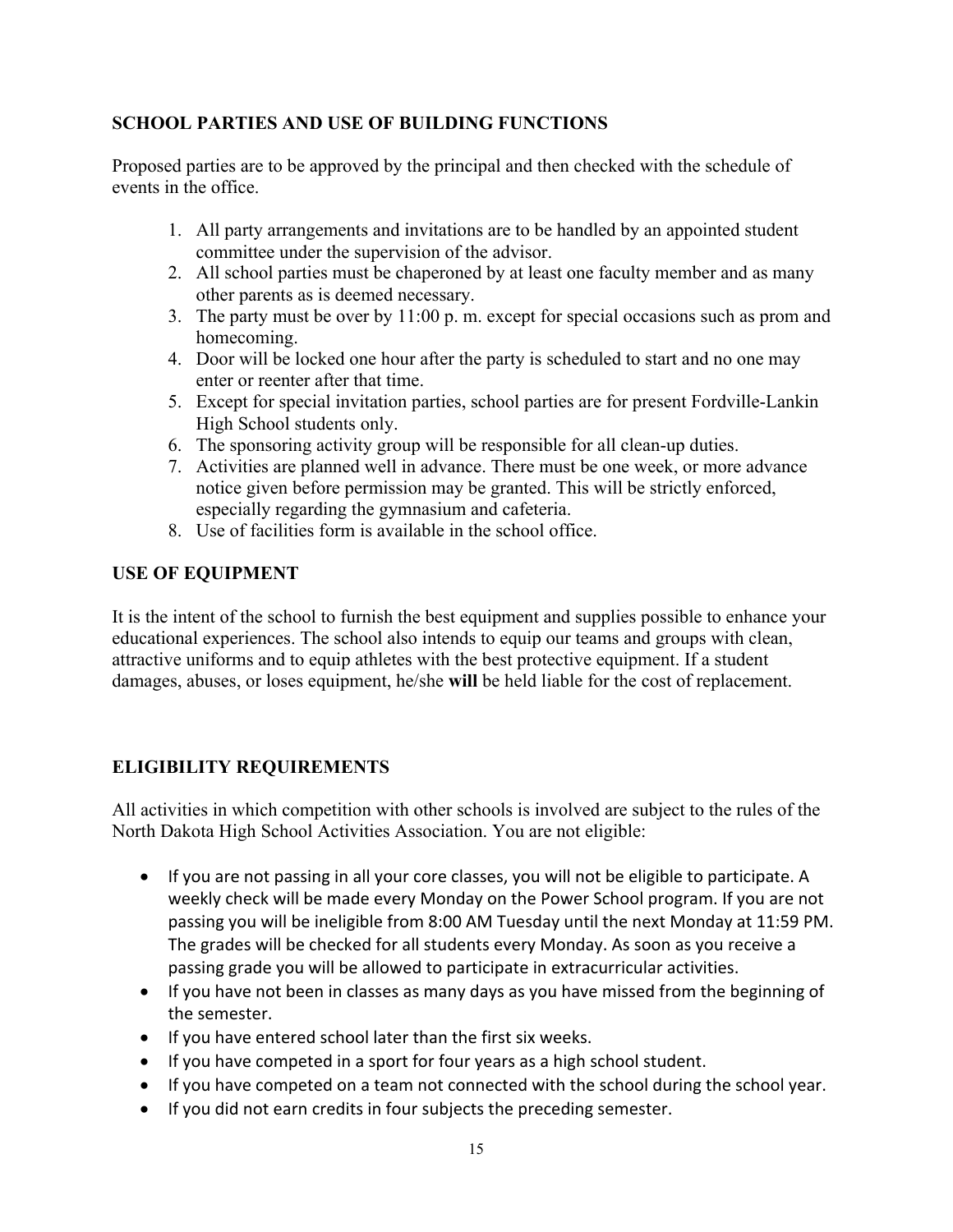- If you have graduated from a four-year high school.
- If you are not an amateur.
- If you have competed under an assumed name.
- If you have transferred from another school without a corresponding change of residence by your parents or guardian.
- If you are in your ninth semester of attendance.
- If you are in your eighth semester of attendance and it is not consecutive with the seventh semester of attendance.
- If you do not have a current doctor's certificate of physical fitness.

#### **A student can be suspended from extracurricular activities for conduct unbecoming of students representing Fordville-Lankin Public School. This could include but is not limited to stealing, cheating, and insubordination.**

In addition, the North Dakota Activities Association has a rule concerning eligibility and the use of harmful substances. It reads as follows: "Use or possession of tobacco, alcohol, other harmful substances, is prohibited. Any co-curricular participant who indulges in any of these harmful practices will be suspended from all game participation or public appearances from the date of infraction for a period of six consecutive school weeks for the first offense and for a period of eighteen consecutive school weeks for any subsequent offense. (Rules of Eligibility – Article XIII-NDHSAA)".

Believing that the student's health, safety, and educational processes require the above rule: Fordville-Lankin students, staff, and administration have attempted to adopt a local policy that is fair, equitable, and which fulfills the Association's rule.

To ensure consistent interpretation and application of eligibility standards, Fordville-Lankin Public School has adopted a policy that may be obtained and reviewed in the office of the principal.

#### **SUPERVISION**

All organizations of the school to which you might be a member have assigned advisors. A meeting may not take place without an advisor present; and no school-sponsored organization may use school facilities after school hours without an advisor present.

#### **PURCHASES**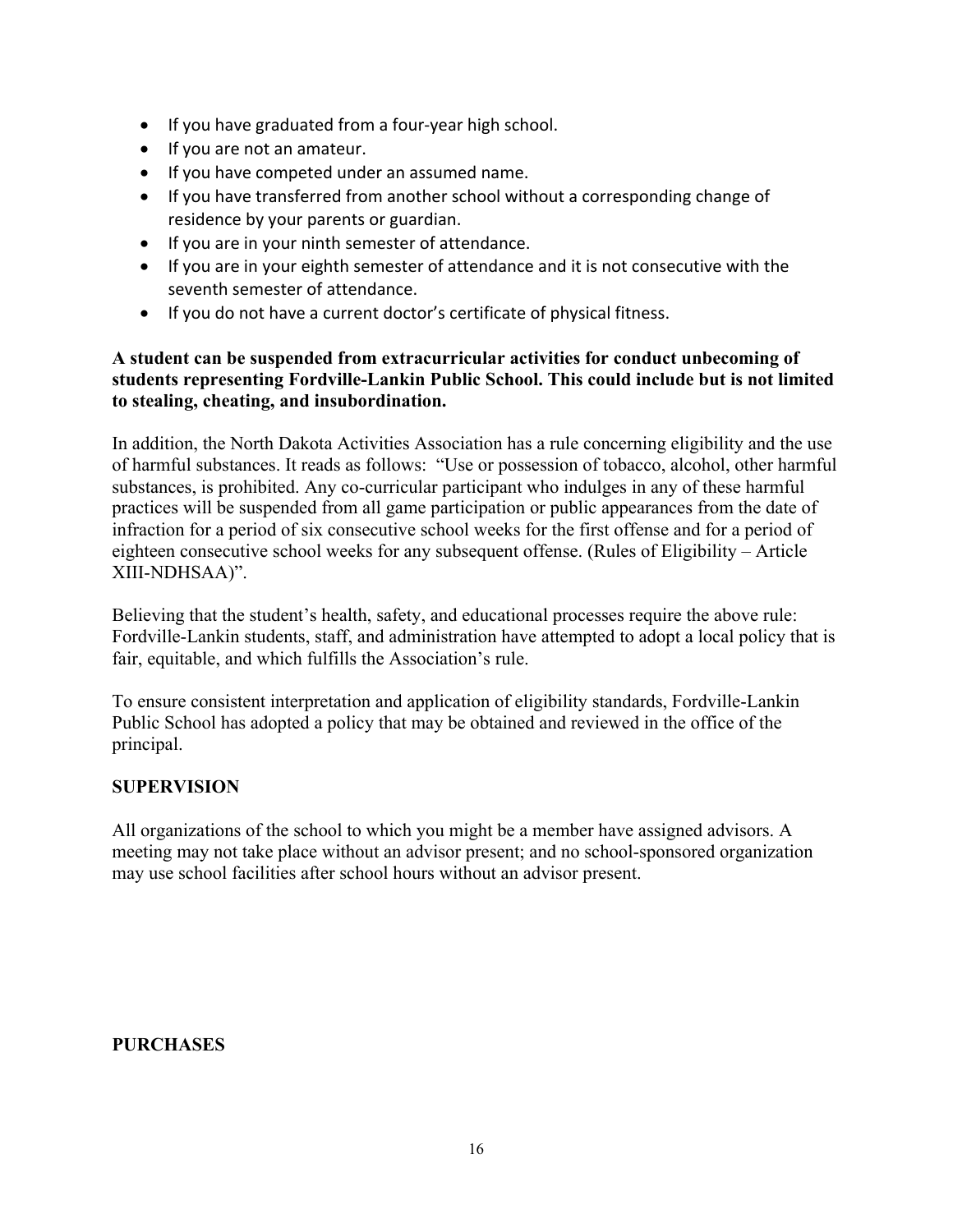No purchases will be made in the name of Fordville-Lankin School or any of its organizations unless it has been authorized by the activity advisor and the principal, or the superintendent. The responsibility for payment of an unauthorized purchase rests completely upon the purchaser.

#### **DISCRIMINATION**

Fordville-Lankin School will treat our students without discrimination based on sex, race, religion, or national origin regarding access to and participation in course offerings, athletics, counseling, employment assistance, and co-curricular activities as prescribed by law.

#### **CHURCH AND SCHOOL**

The school recognizes the work of the church and wishes to cooperate in every way possible. The school will attempt to minimize conflicts between the activities of the church and activities of the school. Student organizations must bear this in mind when scheduling events. Even though you may not be involved in a church related activity, others may be involved.

It is the policy of the school that no school activity will be held after 5:30 p. m. on Wednesday evenings.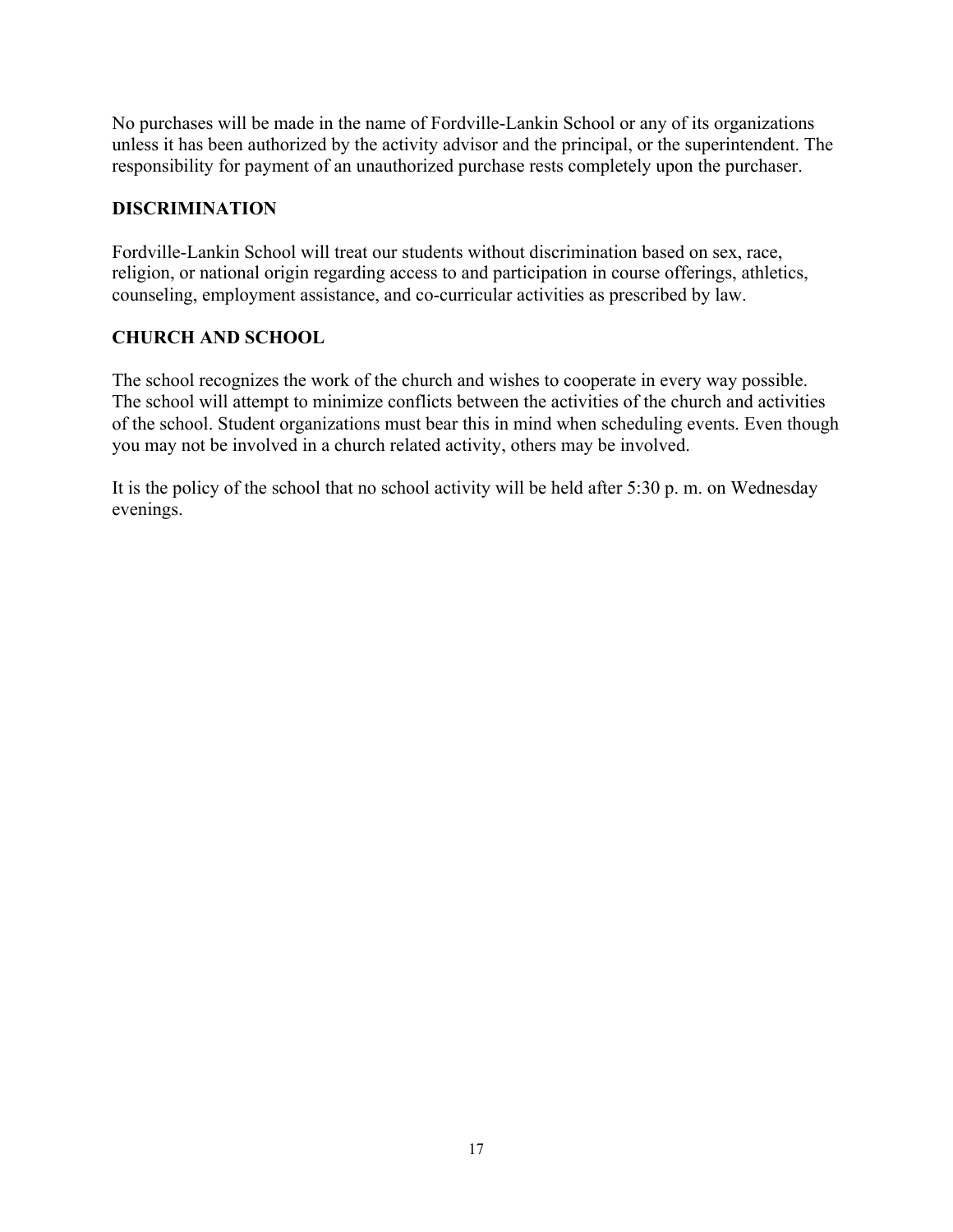#### **NOTICE TO SCHOOL EMPLOYEES PARENTS AND TEACHERS NOTICE OF MANAGEMENT PLAN**

In accordance with EPA regulations, this school has been inspected for friable (easily crumbled) materials which contain asbestos. Friable asbestos-containing material may cause health problems.

Friable asbestos-containing material is present in

Fordville-Lankin Public School

A record of the inspection, a diagram of the location(s) of friable asbestos-containing materials, and a copy of relevant EPA regulations are available in

| Building                | Room                    |
|-------------------------|-------------------------|
| Fordville Public School | Superintendent's Office |

For further information interested persons should call 800-424-9065 (554-1404 in the Washington, DC area).

Signed:

Michael J. O'Brien

Superintendent

June 30, 2021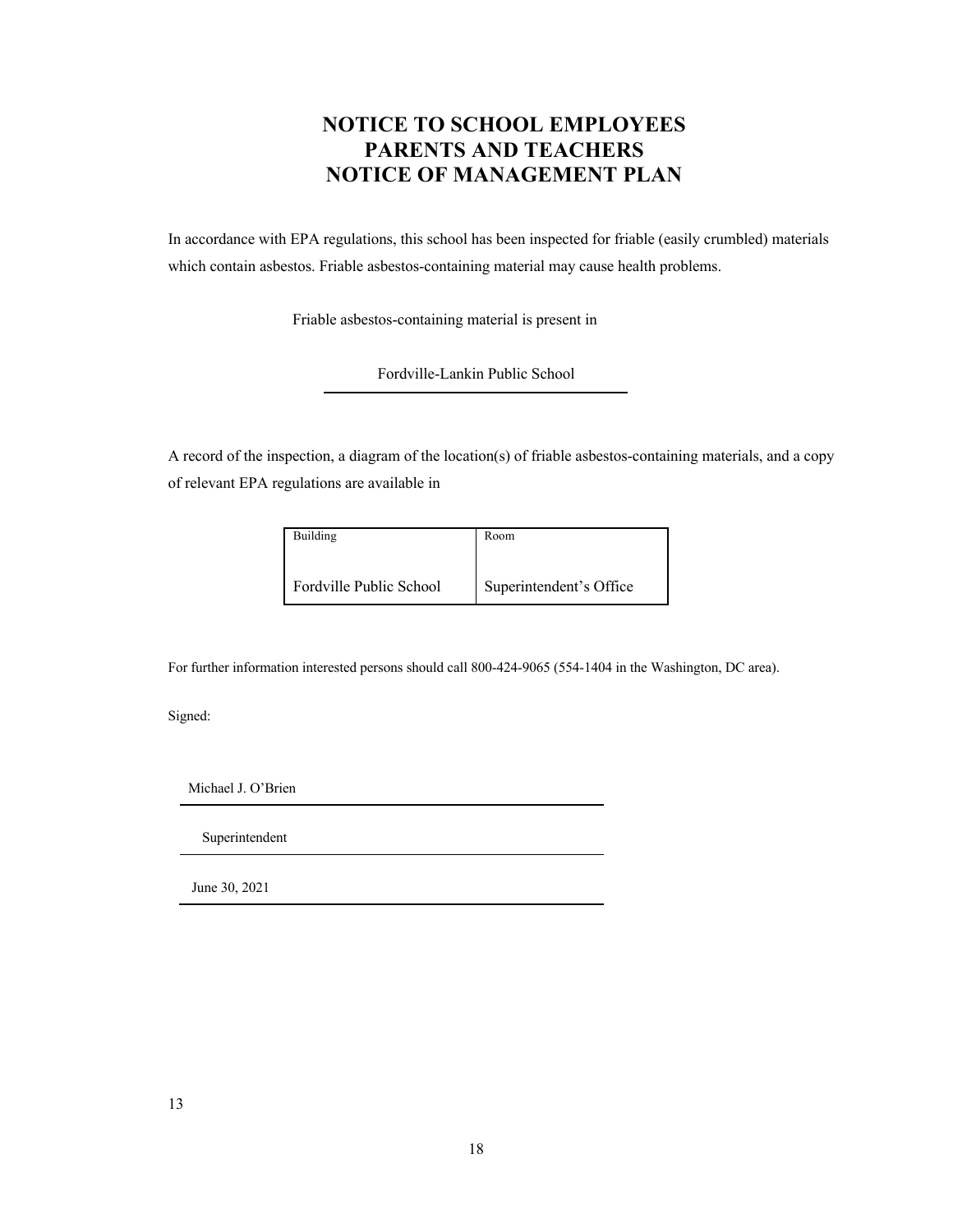#### LOCAL EDUCATION AGENCY (LEA) GENERAL RESPONSIBILITIES UNDER AHERA

Pursuant to Section 763. 84 and Section 763. 93 of the EPA Asbestos in Schools Regulation (40 CFR Part 763), each management plan must contain a true and correct statement, signed by the LEA designated person, that certifies that the general LEA responsibilities have been met. This form is provided to assist you in complying with this portion of AHERA.

| LEA Name                  |  | Fordville-Lankin Public School District #005                |  |
|---------------------------|--|-------------------------------------------------------------|--|
| <b>LEA</b> Address        |  | P. O. Box 127, Fordville, ND 58231                          |  |
| Designated Person Name    |  | Chad LaMont                                                 |  |
| Designated Person Address |  | Fordville-Lankin School, P. O. Box 127, Fordville, ND 58231 |  |

#### ASSURANCES

- 1. This AHERA management plan was developed and has been submitted pursuant to the Asbestos Hazard Emergency Response Act of 1986, Public Law 99-519; and the United States Environmental Protection Agency Rule: Asbestos Containing Materials in Schools, 40 CFR Part 763; and the undersigned does hereby certify that the LEA has and will ensure the following:
- 2. The activities of any persons who perform inspections, reinspection, and periodic surveillance, develop, and implement response actions, including operations and maintenance, are carried out in accordance with Part 763.
- 3. All custodial and maintenance employees are properly trained as required in Part 763 and all other applicable Federal and/or State regulations (e. g. , the Occupational Safety and Health Administration Asbestos Standard for Construction, the EPA Worker Protection Rule, or applicable State regulations).
- 4. All workers and building occupants, or their legal guardians, are informed at least once each school year about inspections, response actions, post-response action activities, including periodic reinspection and surveillance activities, that are planned or in progress.
- 5. All short-term workers (e. g. , telephone repair workers, utility workers, or exterminators) who may come in contact with asbestos in a school are provided information regarding the locations of ACBM and suspected ACBM assumed to be ACM.
- 6. All warning labels are posted in accordance with Section 763. 95.
- 7. All management plans are available for inspection and notification of such availability has been provided as specified in the management plan under Section 763. 93(g).
- 8. The undersigned person designated by the LEA pursuant to Section 763.  $84(g)(1)$  has received adequate training as stipulated in Section 763.  $84(g)(2)$ .
- 9. The LEA has and will consider whether any conflict of interest may arise from the interrelationship among accredited personnel and whether that should influence the selection of accredited personnel to perform activities under Part 763.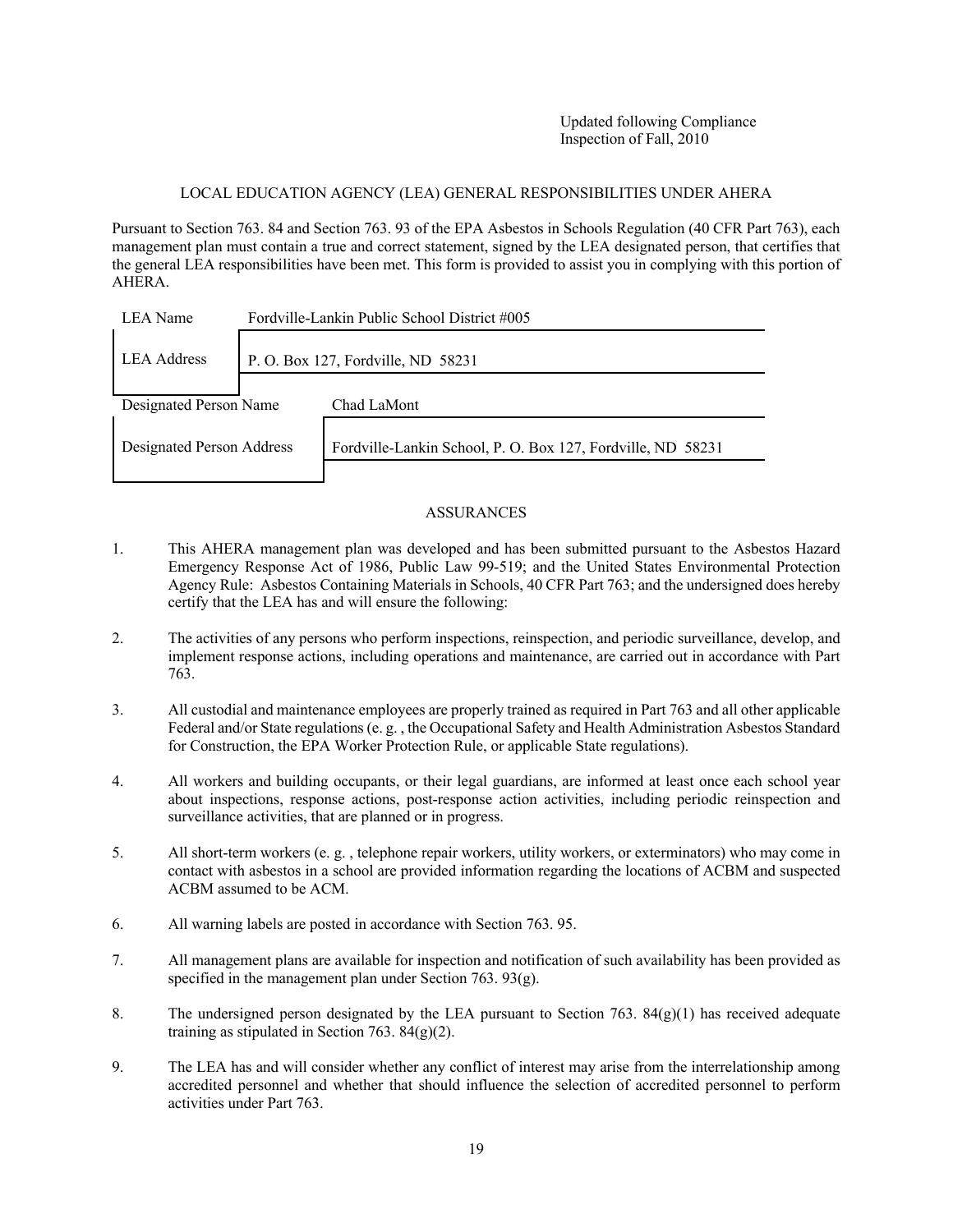Signed Chad LaMont<br>Date:  $6/30/2021$ LEA Designated Person, pursuant to 40 CFR 763. 93(i) and 763. 84

#### NOTIFICATION Date: July 12, 2010

1. All workers and building occupants – or their guardians – will be informed about inspections, re-inspections, response actions, post response actions activities, and periodic re-inspections and surveillance activities during the regularly scheduled informational meetings and training sessions held annually for all employees before the beginning of each school year. The local newspaper will be used as a vehicle for bringing this information to the public as well. The LEA will be responsible for writing these notification releases. Copies of each will be dated and filed.

As response actions are developed and implemented, notification shall be carried out in the procedure listed above.

2. Parents, teachers, employees, and employee organizations will be notified in writing as to the availability and location of the management plan for each building in the LEA. These notices will become a part of each student handbook and teacher's handbook. These notices will also be sent home with each child at the beginning of the school year. Employee organizations and individual employees will receive written notification of the management plan availability and location at the beginning of each school year.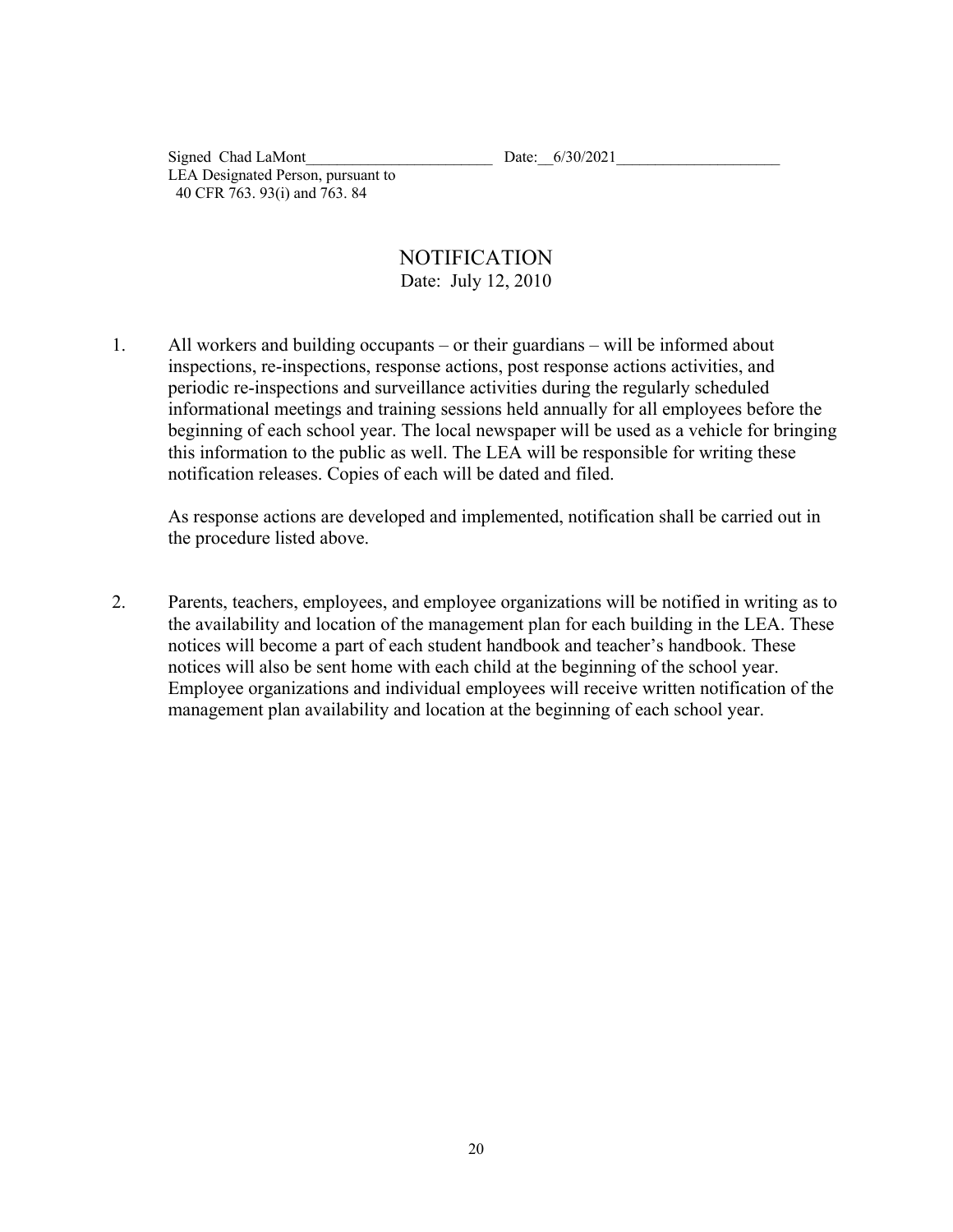#### **TORNADO SHELTER PROCEDURES**

#### A. SIGNAL

1. The signal to move to shelter areas will be an oral command.

#### B. GENERAL INSTRUCTIONS

- 1. Books and personal belongings are to be left in rooms. Readily accessible personal valuables (pens, purses, etc. ) may be taken.
- 2. Under no circumstances are students to stop at their lockers.
- 3. All windows and doors are to be closed but not locked.
- 4. All electrical and gas equipment should be turned off.
- 5. Teachers are to take their roll books.

#### C. PROCEDURES

- 1. When the alarm is given, students are to be organized as to order of exit and line of march.
- 2. The teacher will verbally review the shelter area to be used.
- 3. Pupils are to walk quickly in lines and in a compact group.
- 4. The teacher and class are to proceed to the assigned shelter area. Teachers shall conduct a physical count of the students in his/her charge.
- 5. Absolute silence is to be observed throughout the evacuation.
- 6. While waiting for the signal to return to the classroom, teachers are to ACTIVELY SUPERVISE their students.
- 7. While returning to the classroom, pupils are to be supervised until they are seated in their classrooms.
- 8. SPECIAL NOTE NO children, parents, visitors, teachers, or other personnel are to remain in other than shelter areas during a tornado drill.

#### D. TEACHERS WITHOUT CLASSES

1. Personnel not specifically performing an evacuation duty are expected to proceed to the closest shelter area.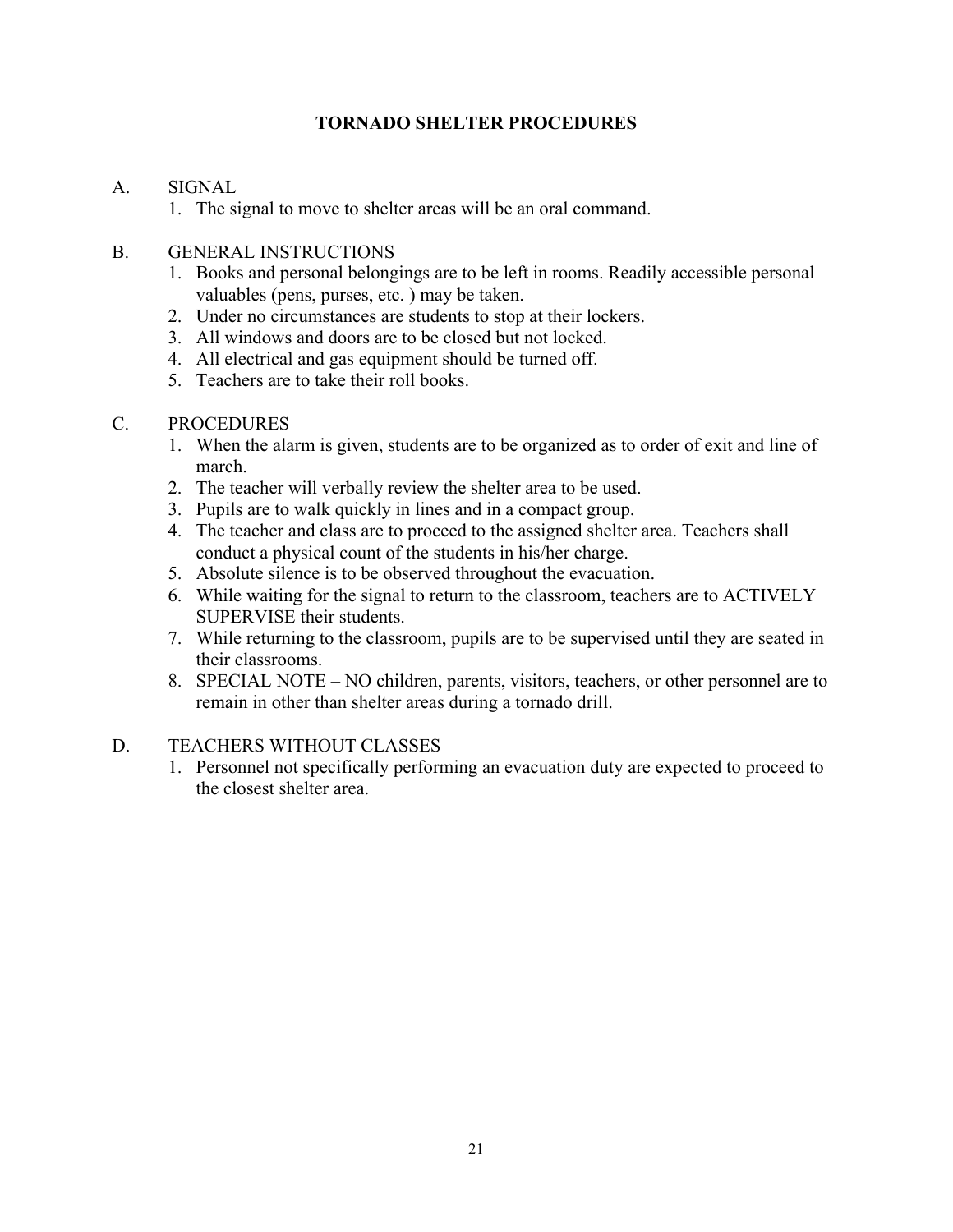#### **TORNADO SHELTER AREAS**

#### ALARM

Emergency tornado procedures will occur upon verbal command.

#### SHELTER AREAS AND ASSIGNMENTS

- A. Elementary and Kindergarten use basement hallway.
- B. Title I & Special Education use west wall of Special Ed. room.
- C. Science, Mathematics, Business, Library, West, and Computer Room will locate around the walls of the south locker room.
- D. Choir/Weight Room, Gym, Stage, English, Office, and Kitchen will locate around the walls of the north locker room.

#### PROTECTIVE POSITION

Students and teachers should be side-by-side facing a wall and crouched on knees and elbows with hand over their heads.

#### **FIRE DRILLS**

#### EVACUATION ROUTES

- A. Elementary use old south door.
- B. Kindergarten use main south entrance.
- C. Science room use old south door.
- D. Business, Social Studies, Library, West, Computer and Math room use main entrance.
- E. Gym and Stage use north Gym door.
- F. Weight Room use shop door to the north.
- G. English, Office, Kitchen use west door.
- H. Social Studies, Title I & Special Education use south basement door.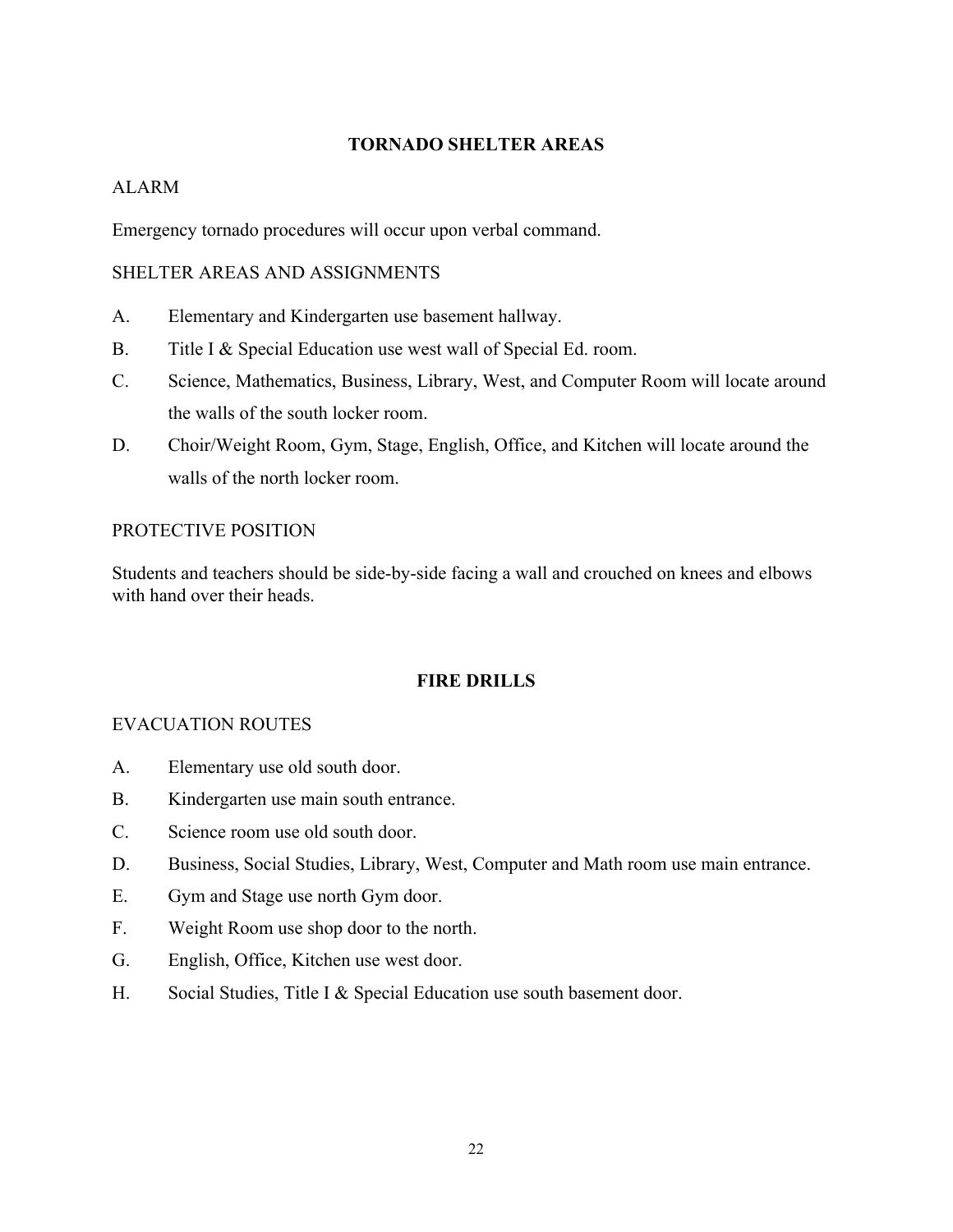#### **TESTING**

All students will be administered academic achievement tests in Reading, Language, and Mathematics. You will be tested in early fall/September and again in the spring/April/May. These would be considered pre-tests and post-tests. There will be measurement of your academic growth in these subjects from September to April/May.

The results of these tests are important to you to see how you are progressing through the year. This is in addition to your daily work in school. All results of these tests will be mailed to your parents for their information to know how well you are performing.

Your parents and teachers will know how well you are doing in school and will use the test results and your regular daily work to strengthen your academic direction and improve, substantially, your achievement.

All your teachers will be involved with this testing program. All the teaching staff have the knowledge and skills to administer any of these tests and not just the specific subject teacher. We will all work with you to achieve your very best.

All these tests can be completed within a regular class period, and we do not have to change any schedules or time frames. You will be able to know your results with an analysis of how well you did within three weeks.

Currently, by recent legislation, all  $11<sup>th</sup>$  grade students in North Dakota are required to take the ACT or three Work Keys assessments (IEP students may be exempt).

Also, because of recent legislation, a career interest inventory must be administered to students once during 7th or 8th grade and once during 9th and 10th grade**.** 

The following are the tests and grade levels involved... North Dakota State Assessment Grades 3 – 11 NAEP (National Assessment of Educational Progress) Grade 4 NWEA (North West Evaluation Association) Grades 2-10 Dibbles Grades K-2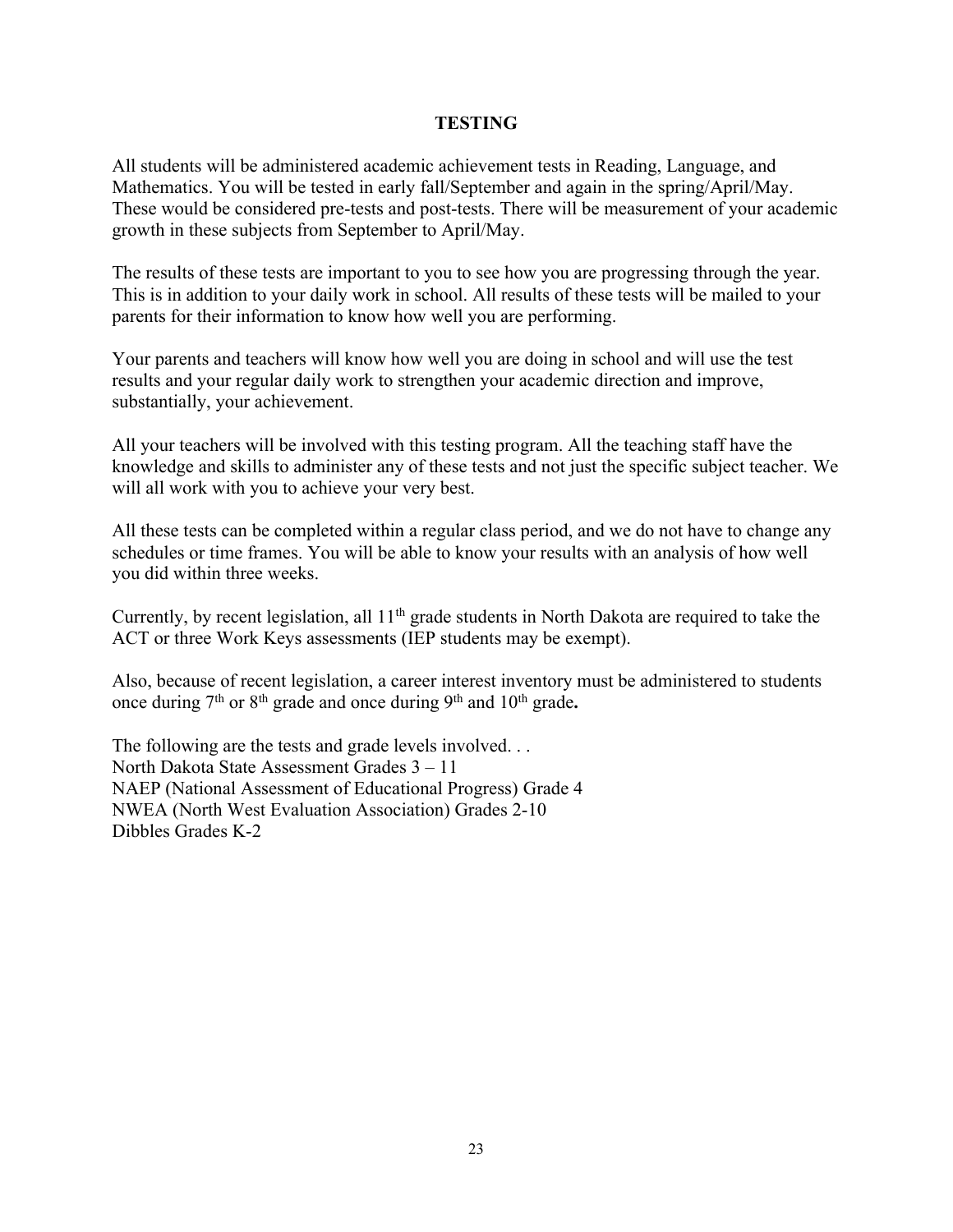#### ALCOHOL AND DRUG ABUSE POLICY—STUDENTS Descriptor Code: JCDAB Issue Date: 11/07

#### **DRUG-TOBACCO USE/ABUSE**

The school has a clear responsibility to maintain an atmosphere, which will promote a qualitylearning environment. Because the use of drugs, tobacco, alcohol, and other chemicals among young people has become a major problem in our country, and because the use and availability of these substances on school campuses interfere with the education process, this policy is being adopted and implemented. The policy is designed to help eradicate the influence of drugs, tobacco, alcohol, and other chemicals within the school environment. As such, it is designed to promote chemical health and protect students in the school environment by imposing consequences for misbehavior as well as educating, deterring, and preventing abuse of chemicals. It is also designed to serve as a guide for faculty and staff in implementing intervention procedures for students.

#### **Education**

This district will teach about drugs, tobacco, and alcohol in an age appropriate developmentally based education and prevention program in every grade K-12. This program will include information about drug, tobacco, and alcohol counseling and rehabilitation programs available to the students. The district will also conduct orientation and continued training, and parent and community education. This will be done in cooperation with a community chemical health committee. This education program will also include providing an information service for referral to counseling and/or treatment so that students may seek and get counseling on alcohol, tobacco, and drug matters at any time without fear of reprisal and with assurance of the confidentiality of the counseling. Referral for treatment when needed, should be constructive and not a punitive action. We recognize that chemical addiction is a treatable disease.

#### **Prohibited Activities**

The use of illicit drugs, tobacco, and the unlawful possession and use of alcohol is wrong and harmful. It is the responsibility of the school to establish rules that will eliminate such use from the school setting. Therefore, it shall be against school policy for any student to:

- 1. To sell, deliver, or give, or attempt to sell, deliver, or give to any person any of the substances listed in this policy or what the student represents or believes to be any of the substances listed in this policy.
- 2. To possess, procure, purchase, or receive, or to attempt to possess, procure, purchase, or receive, the substances listed in this policy or what is represented by or to the student to be any of the substances listed in this policy or what the student believes is any of the substances in this policy. A student will be determined to be "in possession" when the substance is on the student's person or in the student's locker, car, or handbag, or when he/she owns it completely or partially.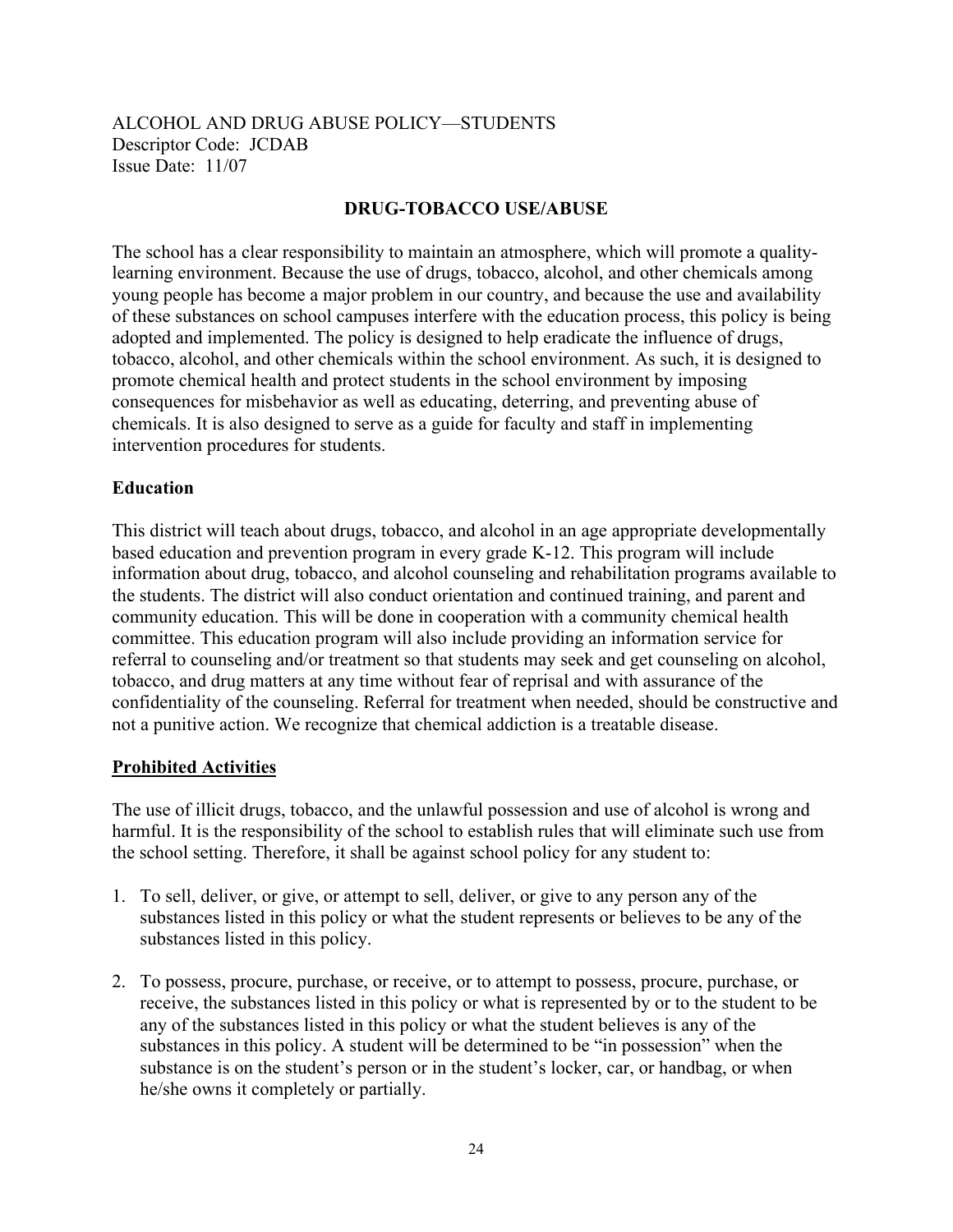3. To be under the influence of (legal intoxication not required), or to use or consume or attempt to use or consume, the substances listed in this policy or what is represented by or to the student to be any of the substances listed in this policy or what the student believes is any of the substances in this policy.

This policy applies to any student who is on school property, who is in attendance at school or at a school-sponsored activity or whose conduct at any time or in any place interferes with or obstructs the missions or operations of the school district or the safety or welfare of students or employees.

#### **Prohibited Substances**

- 1. Alcohol or any alcoholic beverage.
- 2. Any controlled substance or dangerous drug as defined by NDCC Sections 19-03. 1-05 through 19-03. 1-3 and 19-03. 1-26 (paraphernalia) or as defined by Section 812, Schedules I-IV, of Title 21, United States Code, Section 801, et seq. , including not limited to marijuana, any narcotic drug, any hallucinogen, any stimulant, or any depressant.
- 3. Any usable glue or aerosol paint or any other chemical substance, for inhalation, including but not limited to lighter fluid, white out, and reproduction fluid.
- 4. Any prescription or non-prescription drug, medicine, vitamin, or other chemical including, but not limited to aspirin, other pain relievers, stimulants, diet pills, multiple or other type vitamins, pep pills, "no-doze" pills, cough medicines and syrups, cold medicines, laxatives, stomach or digestive remedies, depressants and sleeping pills not taken in accordance with the authorized use policy.
- 5. All tobacco products.

#### **COMPREHENSIVE TOBACCO-FREE FORDVILLE-LANKIN TOBACCO SCHOOL POLICY SCHOOL BOARD ADOPTED 2010**

#### **RATIONALE FOR REGULATING POSSESSION AND USE**

The health hazards of tobacco use have been well established. This policy is established to:

- 1. Reduce the high incidence of tobacco use in North Dakota.
- 2. Protect the health and safety of all students, employees, and the public.
- 3. Set a non-tobacco-use example by adults.

Tobacco use is the leading cause of preventable death and disability in North Dakota. To support and model a healthy lifestyle for our students, the school board of the Fordville-Lankin School District establishes the following tobacco-free policy.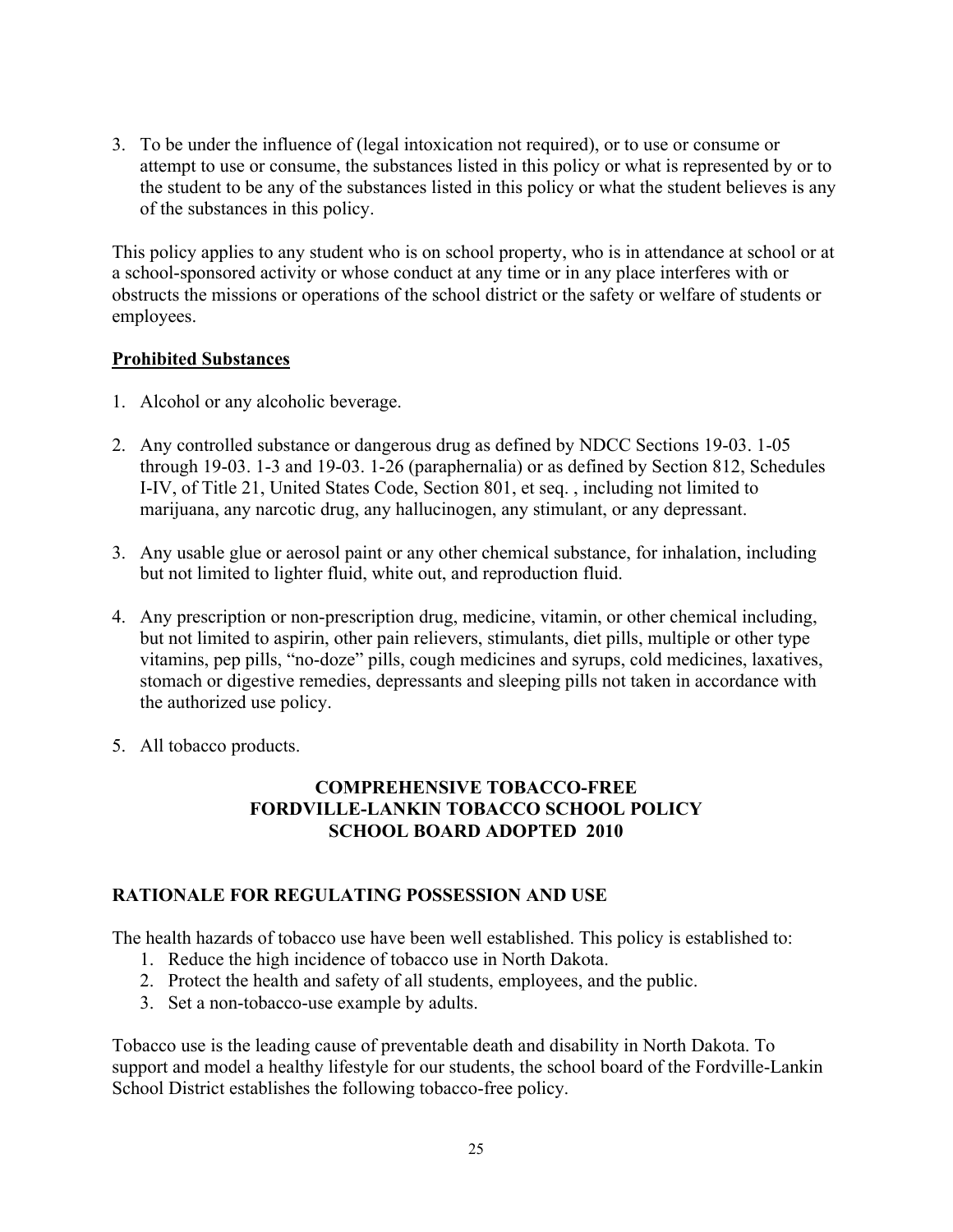#### **DEFINITIONS**

For purposes of the policy, "tobacco" is defined to include any lit or unlit cigarette, cigar, pipe, blunt, bidi, clove cigarette and any other tobacco product, and spit tobacco, also known as smokeless tobacco, dip, chew, and snuff, in any form. This includes electronic cigarettes, "e-cigarettes".

For purposes of this policy, "tobacco use" includes smoking—which means carrying or having in one's possession a lighted cigarette, cigar, pipe, or other object giving off or containing any substance giving off smoke—and chewing spit tobacco—also known as smokeless tobacco, dip, chew, and snuff, in any form. This includes electronic devices that emit nicotine vapor.

The term "use" means the chewing, lighting, smoking and any other usage of any tobacco product.

#### **USE AND POSSESSION PROHIBITIONS**

The Fordville-Lankin School District, including all its buildings and property, shall be tobacco-free 24 hours a day, 365 days per year. This includes all days when school is not in session.

Possession and/or use of tobacco products by students on district property, in district vehicles and at school-sponsored events (whether on or off district property) is prohibited at all times. The use of tobacco products by all school employees and visitors on district property, in district vehicles and at school-sponsored events (whether on or off district property) is always prohibited.

This policy includes all events sponsored by the school and all events on school property that are not sponsored by, or associated with, the school.

Advertising of tobacco products is prohibited in school buildings, on school property, at school functions and in all school publications. This includes clothing that advertises tobacco products. Further, the acceptance of gifts (such as curriculum, book cover, speakers, etc. ) or funds from the tobacco industry is prohibited.

#### **COMMUNICATING TO STUDENTS, STAFF AND PUBLIC**

This policy will be printed in the employee and the student handbooks. It will be posted in highly visible places in all schools of the district. Signs will be posted at all entrances of school buildings, school playgrounds, athletic fields, and school-sponsored events (on and off campus). Parents will be sent notification in writing, and the local media will be asked to communicate this tobacco-free policy communitywide.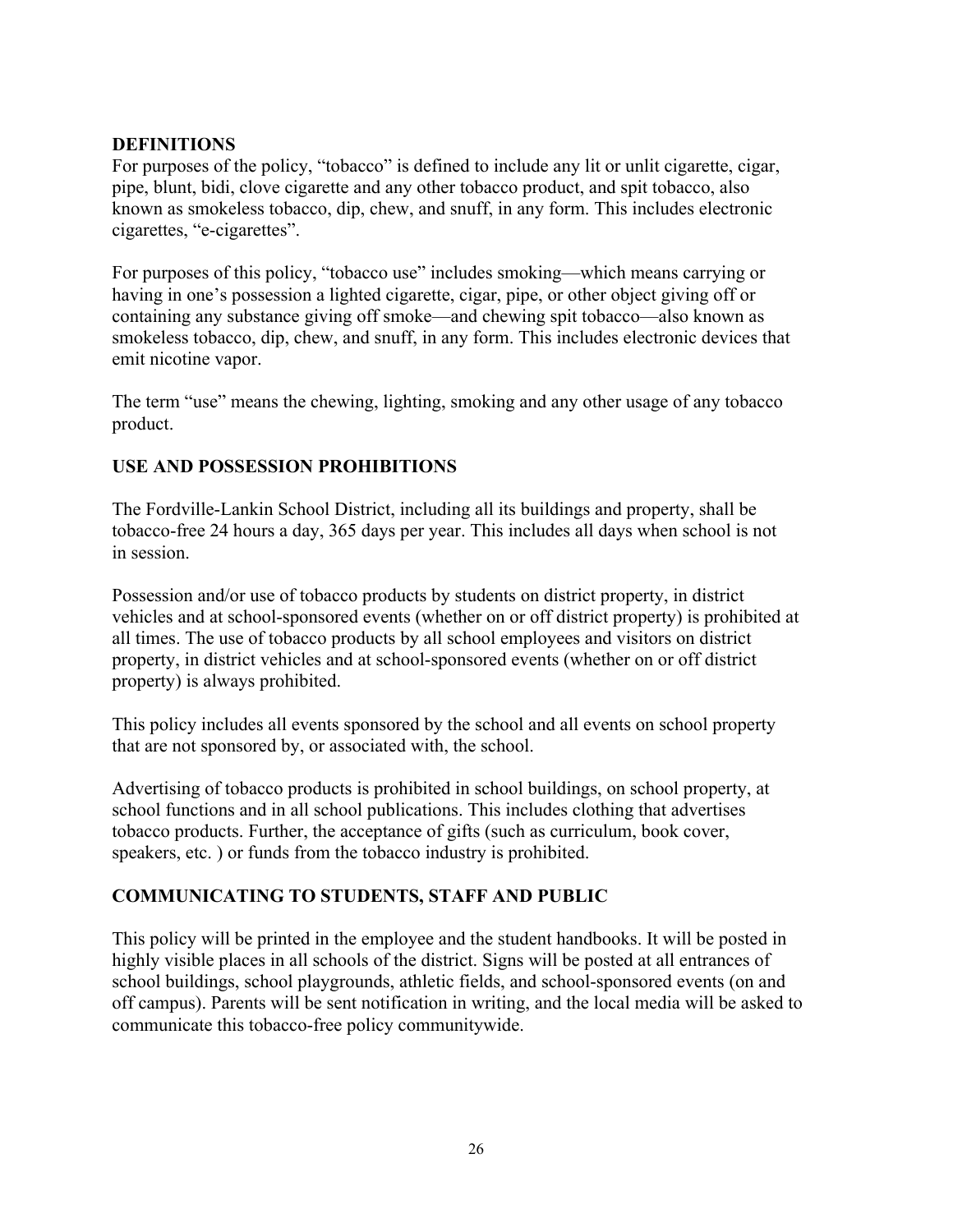#### **ENFORCEMENT AND CESSATION**

#### **A. High School/Middle School Students**

First offense:

 Will result in **any or all of the following:** confiscation of tobacco products, notification of parents, notification of the police, meeting, and assessment with substance abuse educator or designated staff, participation in tobacco education program, and offering student information about available cessation programs.

Second offense:

 Will result in **any or all of the following:** confiscation of tobacco products, notification of parents, notification of police, meeting, and assessment with substance abuse educator or designated staff, mandatory participation in tobacco education program (where available), and offering student information about available cessation programs.

Third offense:

 Will result in **any or all of the following:** confiscation of tobacco products, notification of parents, notification of police, meeting, and assessment with substance abuse educator or designated staff, possible suspension and/or community service, and offering student information about available cessation programs.

#### **Elementary School Students**

First offense:

 May result in any or all of the following: confiscation of tobacco products, parental conference, and meeting with substance abuse educator or designated staff and police officer (school resource officer, where possible).

Second offense:

 May result in any or all of the following: confiscation of tobacco products, parental conference, meeting with substance abuse educator or designated staff and police officer (school resource officer, where possible), and/or a minimum of one-hour detention, which may include a tobacco-prevention component.

#### **Faculty/Staff**

Faculty and staff include administrators, teachers, janitors, aides, secretaries, clerks, teacher assistants, cafeteria workers, bus driver, etc. These individuals may not display or use tobacco products on school district property, in school vehicles, in housing on property owned by the school district, or at any school-sponsored events, both indoor and outdoor and both off and on school property. Those staff members violating this policy will be subject to the following procedures:

First offense:

 A verbal warning will be issued to the staff member, and referral to cessation services will be offered. Second offense: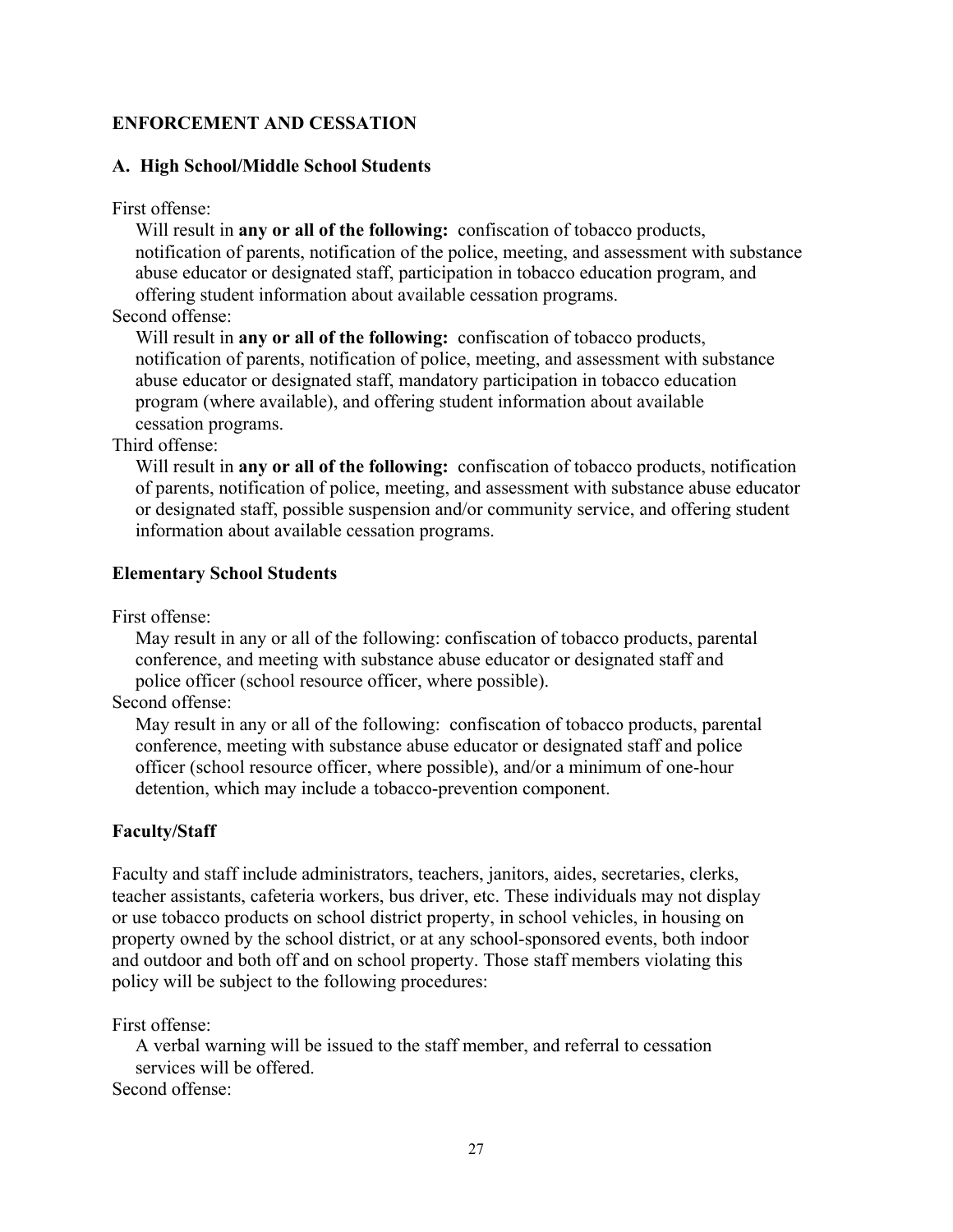A written warning will be issued to the staff member with a copy placed in his or her district personnel file, and referral to cessation services will be offered.

#### Third offense:

 Shall be considered insubordination and shall be dealt with accordingly based on established policies and procedures for suspension and/or dismissal of staff.

#### **VISITORS**

Visitors to the district facilities must comply with regulations set forth by the district School Board. Smoking and the use of tobacco products by visitors is prohibited. This includes during non-school hours and at all functions of the school, athletic or otherwise. This also includes functions when other organizations use school property.

Citizens who are observed smoking or using tobacco products on school district property or at school-sponsored events shall be asked to extinguish smoking materials after being informed of the school's tobacco-free policy. If the individual fails to comply with the request, his or her violation of policy may be referred to the building principal or other school district supervisory personnel responsible for the area or program during which the violation occurred. The supervisor shall decide further action that may include a directive to leave school property. Repeated violations may result in a recommendation to the superintendent to prohibit the individual from entering school district property for a specified period. If he or she refuses to leave, the police may be called.

#### **Authorized Use**

Any student whose parent or guardian requests that he or she be given any prescription or nonprescription medicine drug, or vitamin shall follow the procedure of Policy JGCD— Administering Medicine to Students, which requires a signed request for the physician and parent for any other medication.

#### **Violation**

Violation of this policy may result in suspension. Repeated violations may result in expulsion. Prohibited substances will be confiscated and may be turned over to law enforcement authorities. The student may be referred to the school counselor.

Any student who is observed to be under the influence of a prohibited substance will be taken immediately to the principals or superintendent's office. The student's parents will be notified and asked to pick up the student. If there appears to be imminent danger to other students, school personnel, and or the student involved, the administration may have the student removed from the school by school, medical or law enforcement personnel.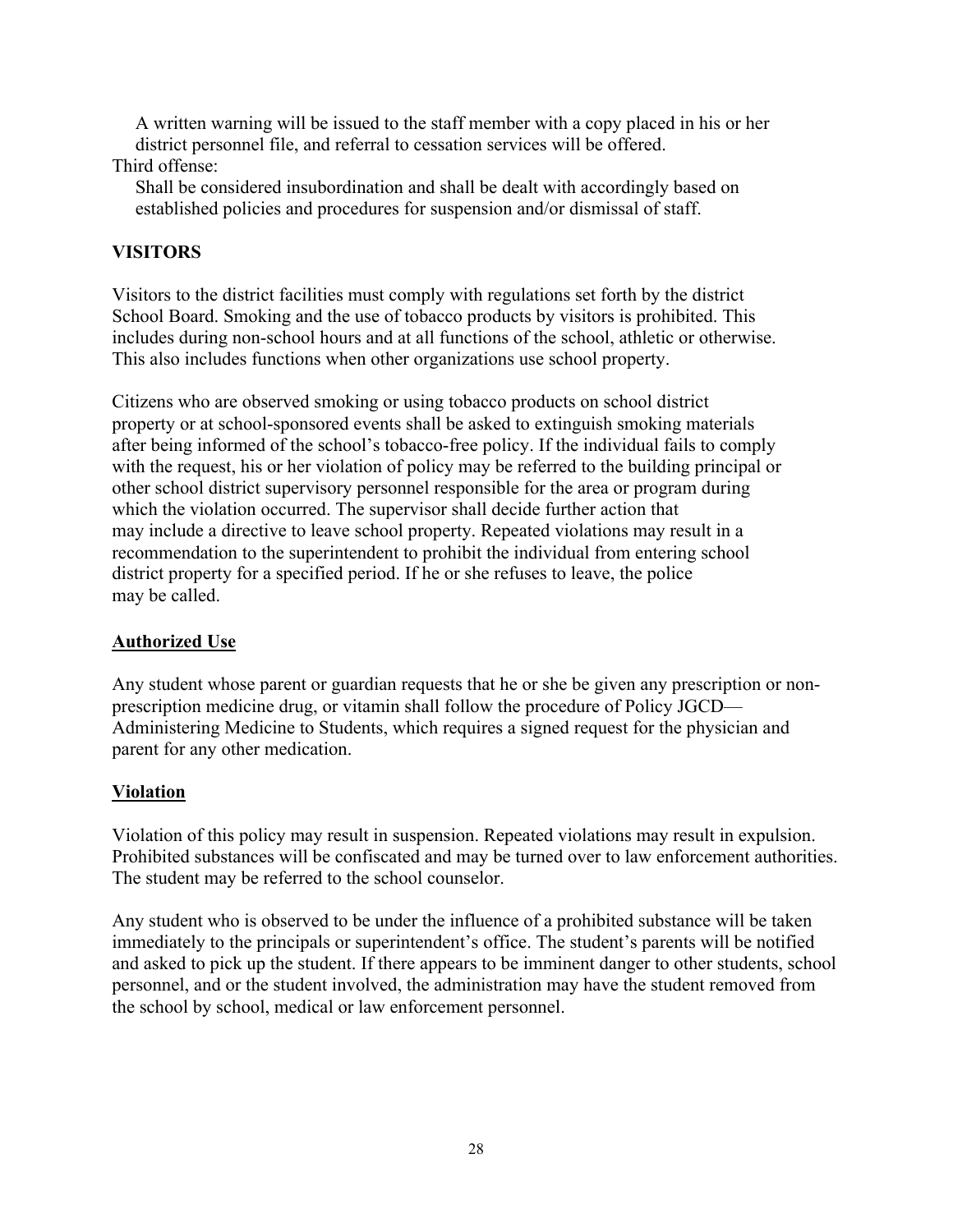#### **Intervention**

We also recognize the responsibility to assist students in recognizing their own addiction. It is realized that the public school has neither the authority nor the responsibility to make medical and health determinations regarding chemical dependency. However, when observed behavior indicates that a problem exists which may affect the student's ability to learn or the educational climate of the school, the school has a right and a responsibility to refer the student for a formal chemical dependency diagnosis. To this end the Fordville-Lankin School District encourages faculty members to be observant of student behavior and to participate in a program of intervention. If the faculty member decides that the behavior indicates a possible prohibited activity, the student should be (1) referred to the school counselor or (2) reported to the principal or superintendent.

If the counselor (SAP Core Team), principal or superintendent believes that the student indeed needs assistance, the counselor, (SAP Core Team), Principal, or Superintendent may call the student in for a conference. (The counselor, principal or superintendent may receive assistance in how to confront students from a certified addiction counselor. )

If after conferring with the student, the counselor (Core Team), Principal, or Superintendent believes that there is a probability that the student may be chemically dependent, the student and or the students' parent(s)/guardian will be told that it is necessary that the student receive a formal chemical dependency diagnosis.

The school will make a reasonable effort to cooperate with a therapy program if one is recommended for the student. (The school will have the option of requiring that the student attend the suggested therapy at school district expense as a condition for continuing to attend school. )

The Fordville-Lankin School Board believes that if a student is involved in a chemical dependency program and is successfully addressing his/her harmful involvement with chemicals, he/she may continue in the regular school setting and continue to participate in any extracurricular program unless participation conflicts with rules and regulations set forth by the Fordville-Lankin School Board and the North Dakota High School Activities Association.

The school may, using available resources, provide follow-up counseling and supportive assistance to those students who return after successfully completing a therapeutic regimen, realizing that the student may need assistance in dealing with other environmental factors beyond the school's control which may remain unchanged.

A student can expect that any personal problem he/she discusses with an administrator, faculty member, social worker, Core Team Member, or counselor will be strictly confidential. There are four exceptions:

1. Whenever a staff member learns of a condition, which may adversely affect another student, she/he will have to act on that information.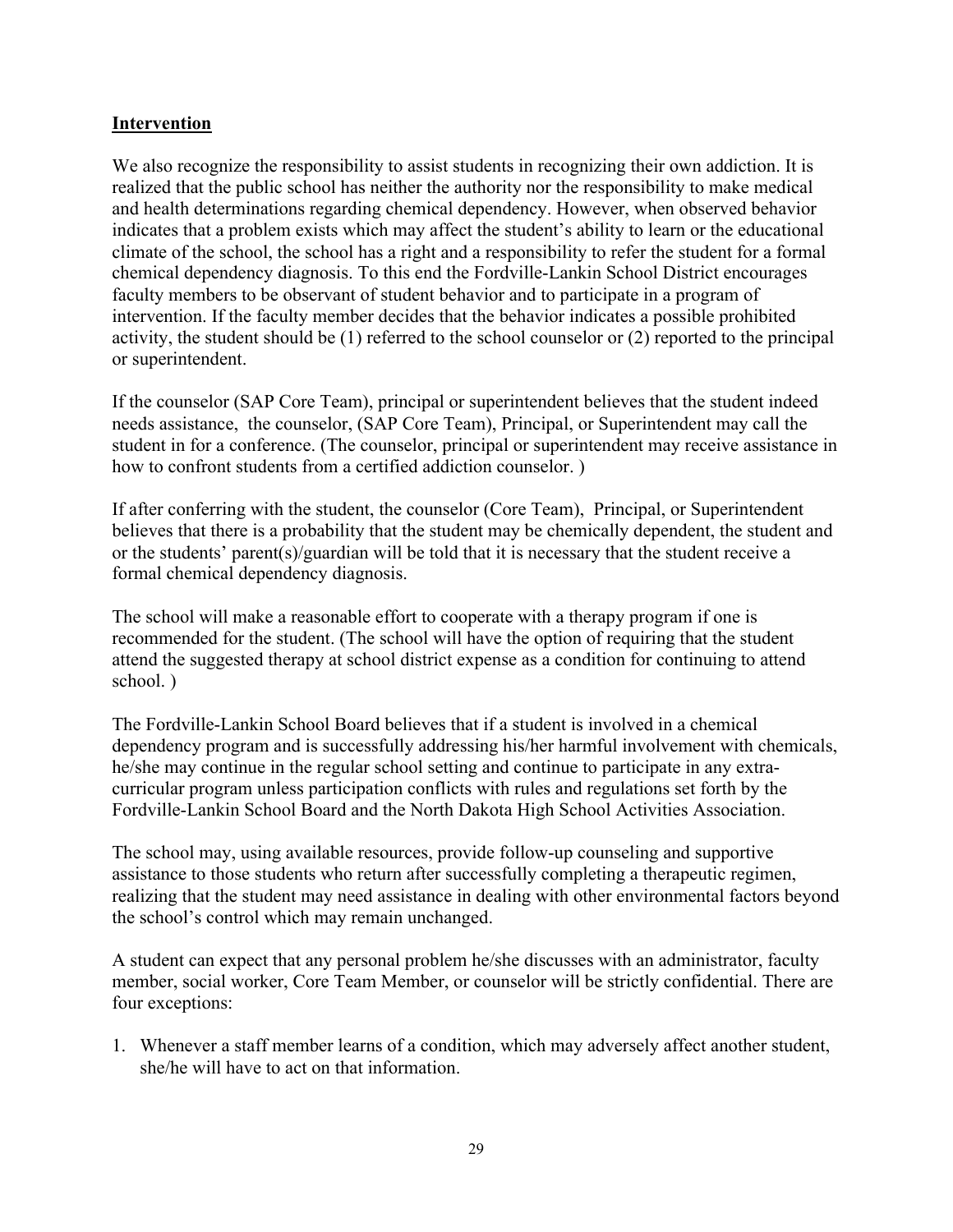- 2. If a student is experiencing health and/or emotional problems because of controlled substance use or abuse and is unable or unwilling to seek assistance, then referral should be made. Confidentiality will be maintained subject to the welfare of the student.
- 3. If a staff member has reasonable cause to suspect child abuse, the staff member must report to the Children and Family Services Division of the Department of Human Services.
- 4. If a staff member is called to testify in a judicial proceeding.

#### **Policy Implementation**

A copy of this policy will be given annually to each student.

The Superintendent or his designee will annually conduct in-service training sessions for all school district employees, which will include a review of this policy and procedures for implementation thereof. In the event an employee is unable to attend such in-service training sessions, the Superintendent or his designee will cause this policy to be individually reviewed with such employee.

The Superintendent will maintain a list of all employees with whom this policy has been reviewed whether individually or through in-service training, along with the dates of such review or training.

| Cross Ref:           |                                                                                  |
|----------------------|----------------------------------------------------------------------------------|
| Policy JCFP          | Automobile Use                                                                   |
| Policy               | Reporting Child Abuse and Neglect                                                |
| Policy EBC-DFA       | Searches of Lockers                                                              |
| Policy JDD           | Suspension and Expulsion                                                         |
| Legal Ref:           |                                                                                  |
| PL 101-226           | Drug Free Schools and Communities Act of 1986                                    |
| Section 22           | 1989 Amendments                                                                  |
| 34 CFR Part 86       | Regulations                                                                      |
| NDCC 14-10-17        | Minors—Treatment for sexually transmitted disease                                |
|                      | Drug/Tobacco Abuse-Alcoholism                                                    |
|                      | NDCC 15-34. 1-03(4) Compulsory Attendance—Exceptions                             |
| <b>NDCC 15-38-05</b> | Temperance Day—Duty of school officers and                                       |
|                      | <b>Teachers</b>                                                                  |
| <b>NDCC 15-38-07</b> | Required subjects in all schools                                                 |
| NDCC 15-47-31        | Membership in high school league—Cost of                                         |
|                      | protection payments out of school funds-Manner                                   |
|                      | of disbursements.                                                                |
| NDCC CH. 19-03. 1    | Uniform Controlled Substance                                                     |
|                      | Prohibited Acts—Paraphernalia/Possession                                         |
| NDCC 31-01-06.1      | School counselors shall be immune from disclosing<br>information given by pupils |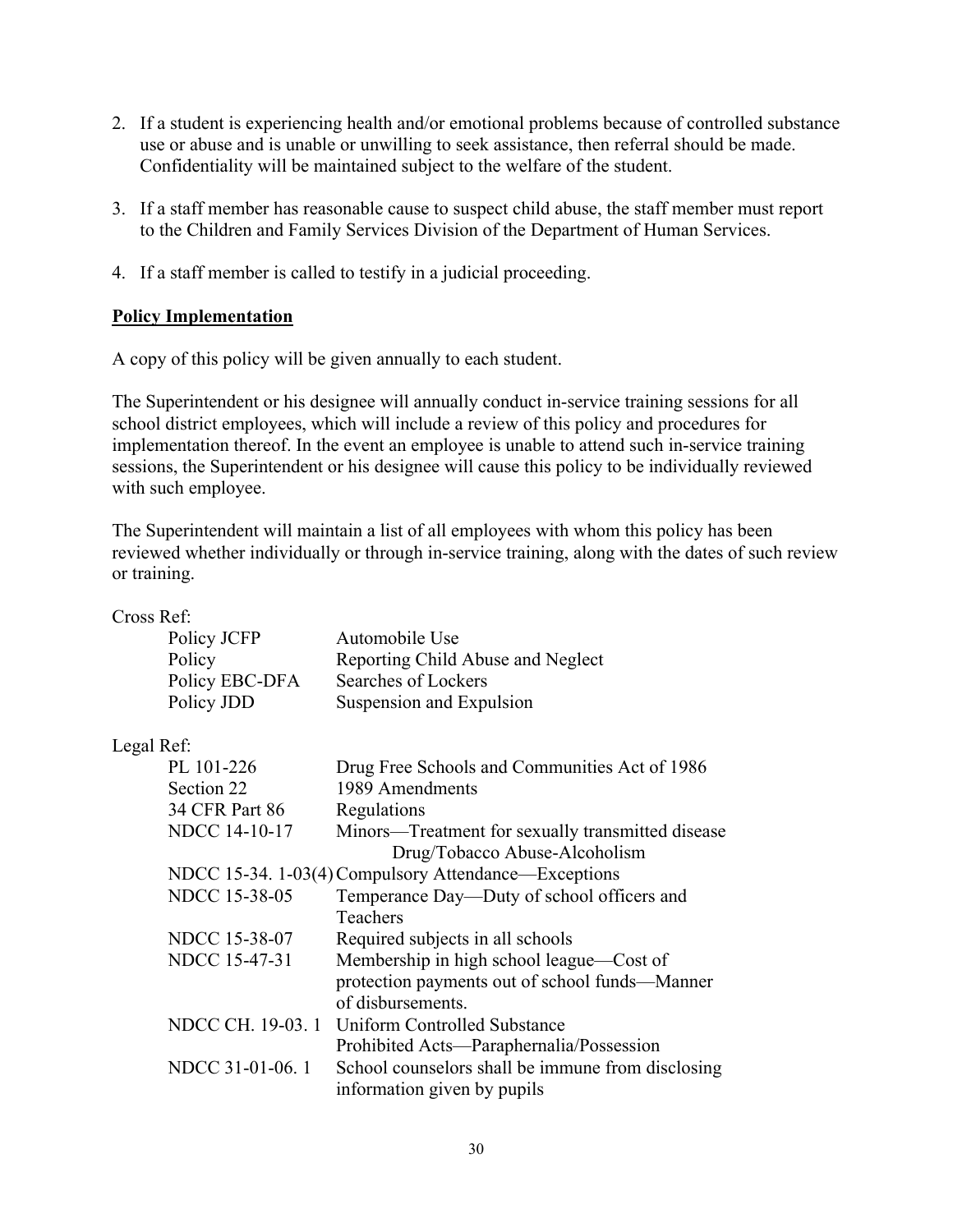| NDCC31-01-06.3  | Addiction counselors shall be immune from        |
|-----------------|--------------------------------------------------|
|                 | disclosing information given by pupils           |
| NDCC50-25. 1-03 | Persons required and permitted to report—To Whom |
|                 | Reported                                         |

Policy Adopted: 11/07 Policy Amended

#### **Senior Privileges**

- 1. Seniors are allowed to leave campus during schedule study halls and during noon hour. Students who elect to remain on campus must report to their study hall. If a senior leaves school, they must  $1<sup>st</sup>$  sign out in the main office and sign back in once returning to school.
- 2. Seniors must maintain a semester and nine-week grade of at least a C- (78%) in all classes to be eligible for privileges. Grades will be checked weekly in conjunction with eligibility. Privileges will be lost until the next eligibility period and grades are brought up to a  $C-(78%)$ .
- 3. Seniors who fail a course during the  $1<sup>st</sup>$  semester will not have privileges during the  $3<sup>rd</sup>$ nine-week grading period. Seniors who receive a "D"  $(+)$  or – grades included) for a first semester grade will not have privileges for the first  $4\frac{1}{2}$  weeks of the 3<sup>rd</sup> nine-week grading period. If at the time, the student is receiving a "C-" (78%) or better in all classes, he/she may have privileges.
- 4. Seniors must not be absent for more than 15 days or 105 class periods for the year, of which no more than 5 days or 35 class periods occur in the  $2<sup>nd</sup>$  semester or seniors must not be absent for more than 7 ½ days or 52 ½ class periods for the first semester, of which no more than 2  $\frac{1}{2}$  days or 17  $\frac{1}{2}$  periods occur in the 2<sup>nd</sup> quarter.
- 5. Any suspicious absences may result in the loss of privileges.
- 6. All tardies  $2<sup>nd</sup>$  semester will be dealt with as follows:
	- a.  $1<sup>st</sup>$  Offense = Warning
	- b.  $2<sup>nd</sup>$  Offense = Loss of privileges for 1 week.
	- c.  $3<sup>rd</sup>$  Offense = Loss of privileges for 2 weeks.
	- d.  $4<sup>th</sup>$  Offense = Loss of privileges for the rest of the year
- 7. Any violation of Alcohol, Drugs, Tobacco, and Criminal Activity or Cheating will result in the loss of privileges. Senior privileges will not be reinstated.
- 8. Any senior suspended for disciplinary reasons at any time during the year will not be eligible for privileges.
- 9. Detentions:  $2<sup>nd</sup>$  semester will be dealt with as follows:
	- a. 1 teacher assigned detention  $=$  Loss of privileged for 1 week.
	- b. 2 teacher assigned detentions  $=$  Loss of privileges for 2 weeks.
	- c. 3 teacher-assigned detentions  $=$  Loss of privileges for 3 weeks, etc.
- 10. The administration/school board reserves the right to revoke privileges at any time.
- 11. Senior privileges will start at the beginning of the second semester.
- 12. Seniors are not allowed to drive during school hours unless approved from the office.
- 13. The senior's parent/guardian must approve their students' privileges with a signature before they take effect.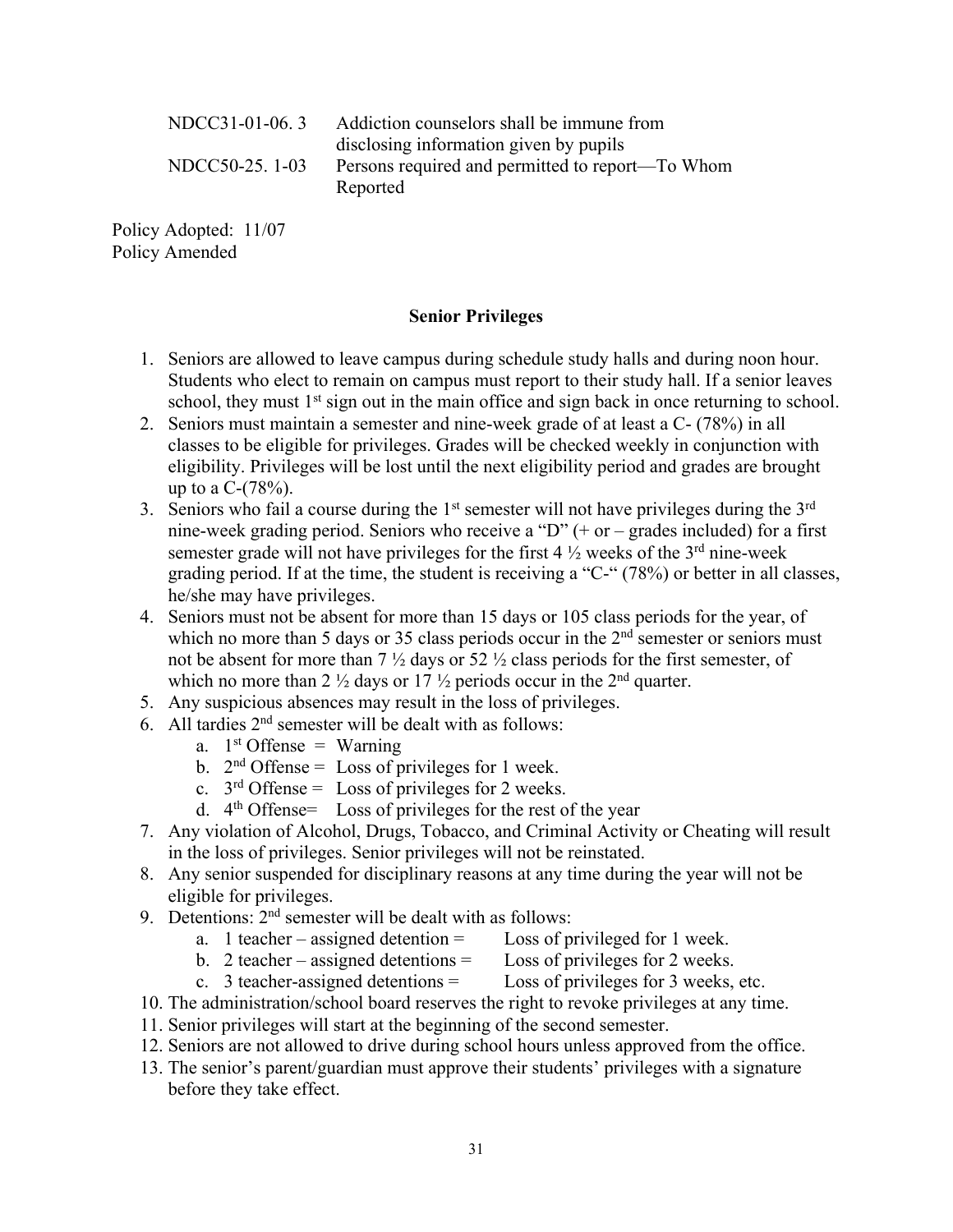- 14. Each senior will be required to volunteer ten (10) hours of documented community service before they can begin senior privileges. Examples of community service/document paper, on next pages.
- 15. One must remember that Senior Privileges are not inherited but earned.

#### **Senior Privileges Community Service**

Seniors at Fordville-Lankin High School can be exempt from Study Hall and to check out early if they are in good standing and have worked at least ten (10) hours of community service. Students are encouraged to put in at least five (5) hours of community service by the end of their junior school year. The other five  $(5)$  hours need to be finished by the end of the  $1<sup>st</sup>$  Semester their senior year. However, a student may put in all ten (10) hours of work done in the summer prior to their senior year or in the fall of their senior year.

Listed are some examples of community service. Keep in mind this is not an exclusive list….

Helping with church events Volunteer hours at Senior Center; serve meals, play piano Helping with Community events Providing day-care without profit Volunteer Coaches for Youth Teams Help out at Pre-School Volunteer help to elderly; yard work, painting, wash windows.

#### **DOCUMENT SERVICE ON A PAPER WITH THE SUPERVISORS SIGNATURE.**

#### **Weapons Policy**

The Fordville-Lankin Public School #5 determines that possession/use of a weapon by a student while in school is detrimental to the safety and welfare of students and district personnel.

No student will knowingly possess, handle, carry, or transmit any weapon or dangerous instrument in any school building, on school grounds, in any school vehicle, or at any school – sponsored activity. Such weapons include (but not limited to), any knife, razor, ice pick, explosive smoke bomb, incendiary device, gun, (including a pellet gun), slingshot, bludgeon, brass knuckles or artificial knuckles of any kind, or any object that can reasonably be considered a weapon or dangerous instrument. Violation of this policy will require detainment of the student involved, investigation of the incident, and proceedings for the suspension/expulsion of the student involved to be initiated immediately. The sheriff's office will be informed of the weapons incident. Further referrals may be initiated for investigation by school, juvenile officers, or the Sheriff's Department.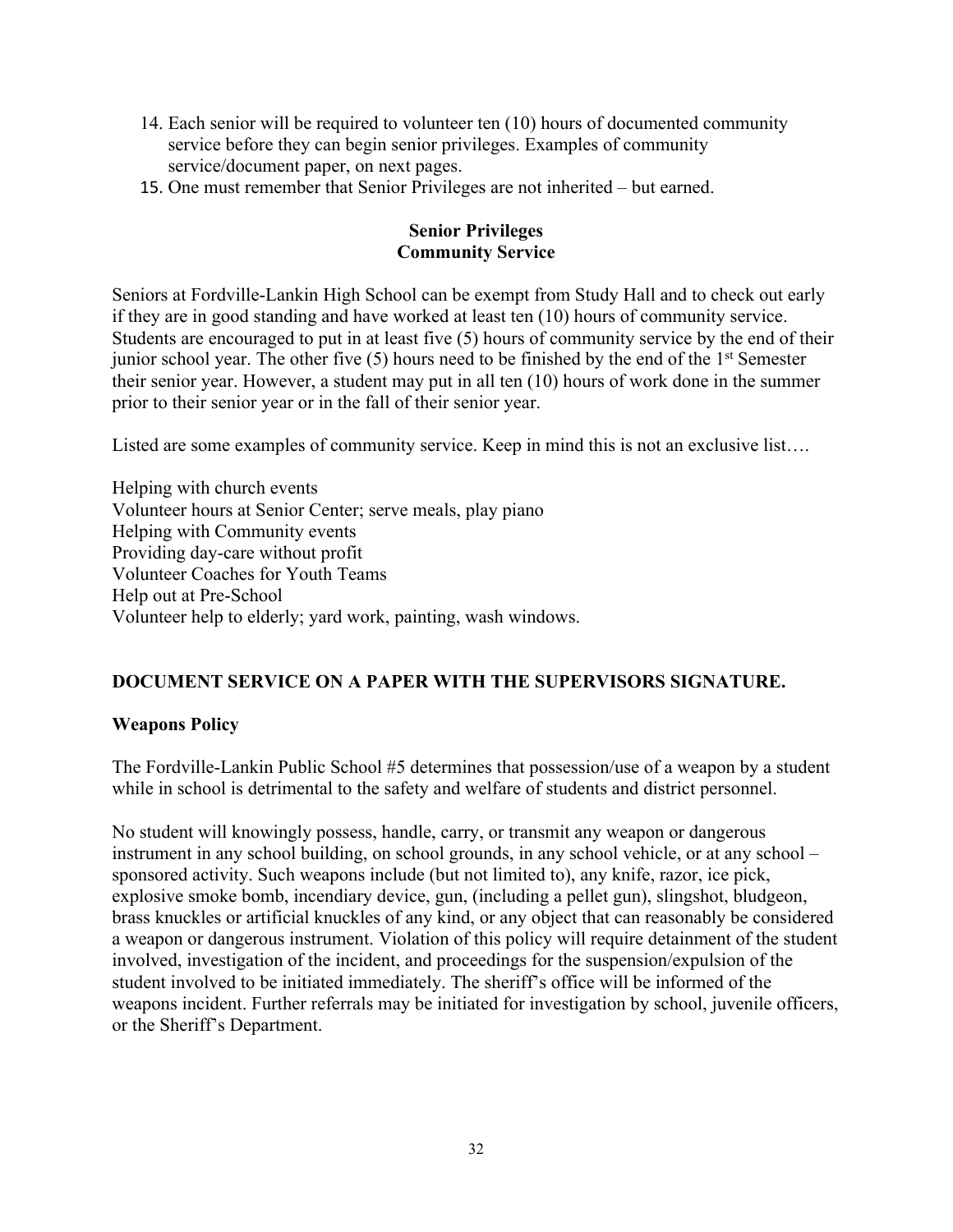Weapons to be brought into the school for an exhibit must have prior approval from the Administration and must be brought to the office prior to use in the exhibit, display, or demonstration.

#### **Computer Acceptable Use**

EduTech provides information technology resources to K-12 schools in North Dakota. These resources deliver electronic communications internally within school districts and externally to systems across the world. We provide these services solely to promote and enhance the quality of education in North Dakota's K-12 system. This acceptable use policy ensures that use of the EduTech resources by all users is done in an appropriate manner. Use of EduTech services is a privilege and not a right. All users are obligated to respect and protect the rights of every other user and act in a responsible, ethical, and legal manner.

#### **Acceptable Use**

- 1. EduTech accounts and affiliated services may be used for K-12 education related purposes only.
- 2. Logins and passwords are provided for the individual's use while they are affiliated with an EduTech member school or organization.
- 3. Under no conditions shall any user provide another person with access to or use of their account. Similarly, users shall not examine, change, or use any account but their own. No user may represent themselves as another individual or entity in electronic communication.
- 4. Users shall not deliberately attempt to degrade system performance or capability. Knowledge of system or special passwords does not convey permission or privilege to use such passwords. No account shall be used to damage a system or file or remove information without authorization.
- 5. EduTech's services may be used only for lawful purposes. Transmission, distribution, or storage of any material in violation of any applicable law or regulation is prohibited. This includes, without limitation, material protected by copyright, trademark, trade secret or other intellectual property right used without proper authorization, and material that is obscene, defamatory, constitutes an illegal threat, or violates export control laws.
- 6. Under no circumstances may EduTech's services be used to send material that is intended to threaten, harass, annoy, or alarm another person without legitimate purpose-this includes chain mail.
- 7. Use of computer system and databases shall be limited to the purpose(s) for which access was granted. Use of services for political (lobbying) purposes, for gaining business contacts or for personal or private profit is prohibited. Organizations may not use any EduTech service for increasing their membership or gaining additional contacts.
- 8. Users should expect only limited privacy in the contents of their personal files and communications. Files may be searched if there is reasonable cause that a user has violated EduTech policies or the law. Investigations will be reasonable and related to the suspected violation. EduTech will cooperate with external networks and authorities in the resolution of an investigation within the restrictions of federal and state law and the Family Educational Right to Privacy Act (FERPA).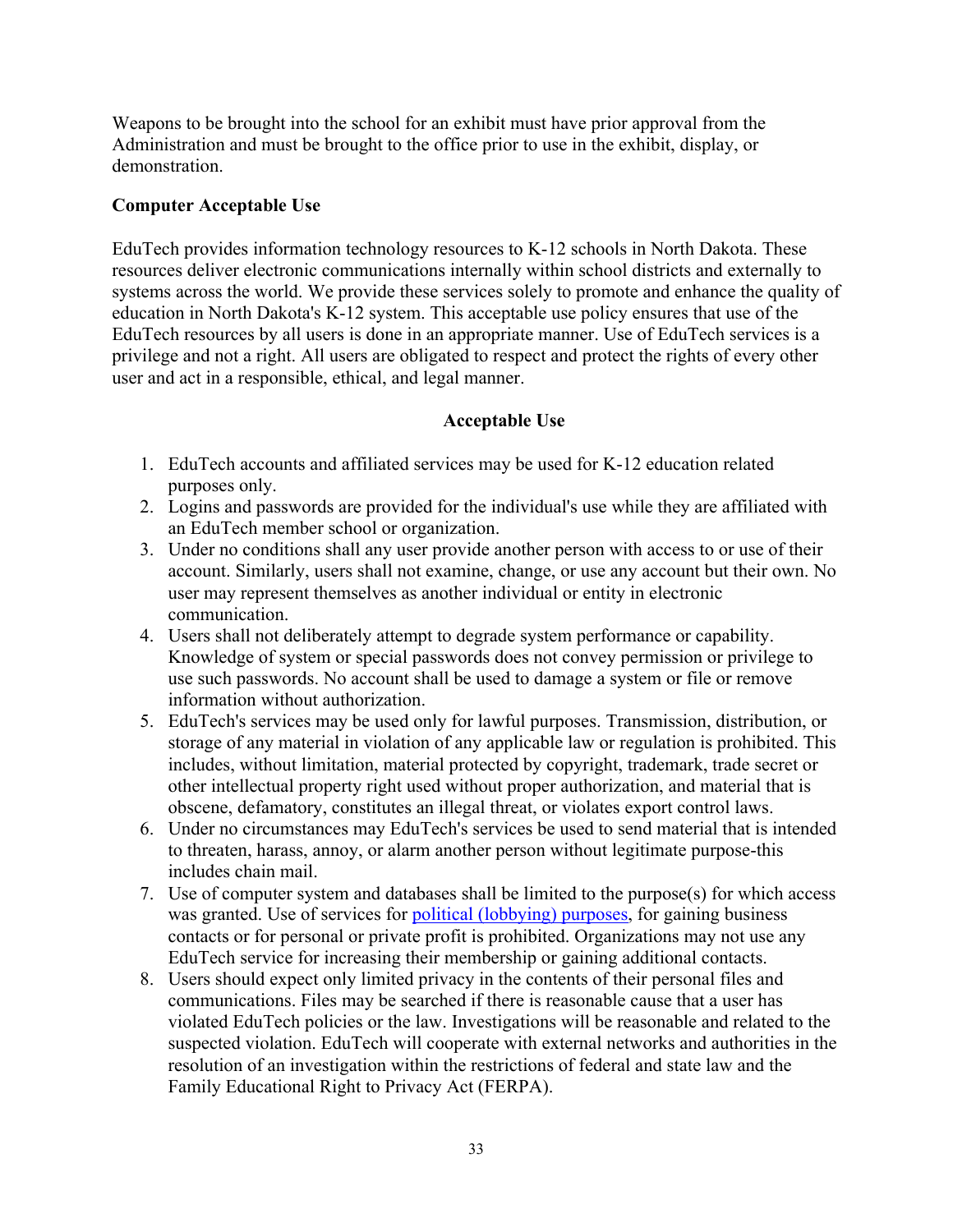9. Any user of EduTech's services who violates this policy may be denied access to the system. Users may also be denied access based on their local school district's acceptable use policy.

Failure to abide by this policy may result in the loss of privileges as well as further disciplinary and/or legal action. All accounts are the sole property of EduTech and are provided to the user's organization or school district as a service, as such final determination of account status is up to EduTech staff and may not be appealed.

If account access is denied for disciplinary reasons, users forfeit all information in the account.

#### **DISCRIMINATION NOTICE**

Fordville-Lankin Public School #005 will not discriminate against employees, students, and their guardians because of their sex, their disability, race, national origin, religion, color, creed, or age. If anyone feels they have been discriminated against, they should contact the Superintendent, who has been designated to handle discrimination complaints.

**REQUIRED** Descriptor Code: AAC REFERENCE 1 POLICY ADOPTED: 01/10 POLICY AMENDED:

#### **NONDISCRIMINATION & ANTI-HARASSMENT POLICY General Prohibitions**

The **Fordville-Lankin Public School** is committed to maintaining a learning and working environment free from discrimination and harassment in all employment and educational programs, activities, and facilities. The district prohibits discrimination and harassment based on a student and/or employee's race, color, religion, gender, national origin, ancestry, disability, age, or other class protected by law.

It shall be a violation of this policy for any district student or employee to harass or discriminate against another district student or employee sexually or based on any other class protected by law. The district will not tolerate harassment or discrimination of a district student or employee by a third party. The district also prohibits aiding, abetting, inciting, compelling, or coercing discrimination or harassment; discriminating against or harassing any person affiliated with a person protected by this policy and/or law; knowingly making a false discrimination and/or harassment report; and retaliation against individuals who report and/or participate in a discrimination and/or harassment investigation, including instances when a complaint is not substantiated.

The district shall promptly investigate any harassment or discrimination complaint and act on findings as appropriate, which may include disciplinary measures such as, but not limited to, termination of employment or expulsion in accordance with board policy, law, and, when applicable, the negotiated agreement. Students and employees are expected to fully cooperate in the investigation process.

#### **Definitions**

*Disability* is defined in accordance with NDCC 14-02. 4-02 (5).

*Discrimination* is defined in accordance with NDCC 14-02. 4-02 (6).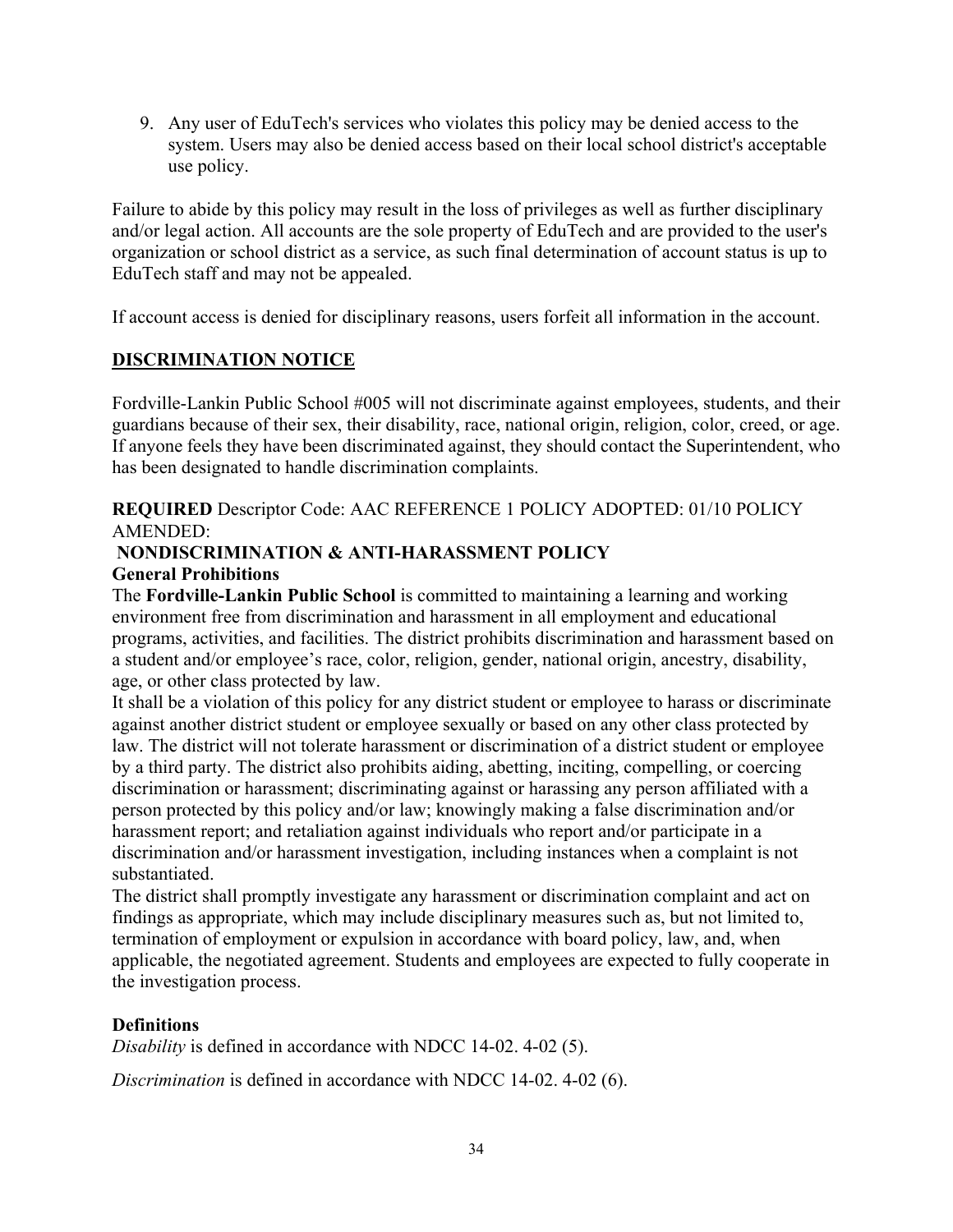*Employee* is defined in accordance with NDCC 14-02. 4-02 (7).

*Harassment* is any physical or verbal conduct related to an individual's race, color, religion, gender, national origin, age, disability, or other class protected by law that creates an intimidating, hostile, or offensive working or educational environment or is otherwise sufficiently serious to substantially or unreasonably limit an individual's employment or educational opportunities.

*Sexual harassment* is unwelcome sexual advances, requests for sexual favors, and/or other verbal, written, or physical conduct or communication of a sexual nature when:

1. It is *quid pro quo*, meaning submission to such conduct or communication is made a term or condition, either explicitly or implicitly, of obtaining or retaining employment; of obtaining an education, advancement, or grade; or is used as a factor in decisions affecting an individual's employment or education.

**REQUIRED** Descriptor Code: AAC REFERENCE 2 POLICY ADOPTED: 01/10 POLICY AMENDED:

2. It creates a *hostile environment* meaning such conduct or communication that has the purpose or effect of substantially or unreasonably interfering with an individual's employment or education or creating an intimidating, hostile, or offensive employment or education environment.

Sexual *harassment examples* may include, but are not limited to:

- 1. Sexual or "dirty" jokes
- 2. Sexual advances
- 3. Pressure for sexual favors
- 4. Unwelcome touching, such as patting, pinching, or constant brushing against another's body
- 5. Displaying or distributing of sexually explicit drawings, pictures, and written materials
- 6. Graffiti of a sexual nature
- 7. Sexual gestures

8. Touching oneself sexually or talking about one's sexual activity in front of others

9. Spreading rumors about or rating other's sexual activity or performance

10. Remarks about a person's sexual orientation

#### **Complaint Filing Procedure**

The Board shall create an informal and formal harassment and discrimination complaint filing procedure in board regulations. Nothing in this policy or in the harassment/discrimination grievance procedure shall prevent an individual from pursuing redress through state and/or federal law.

#### **Confidentiality**

An individual wishing to file an anonymous harassment and/or discrimination complaint shall be advised that confidentiality will limit the district's ability to fully respond to the complaint. The district will attempt to protect the identity of the complainant, witnesses, and alleged harasser to the extent possible under law; however, a harassment or discrimination investigation report is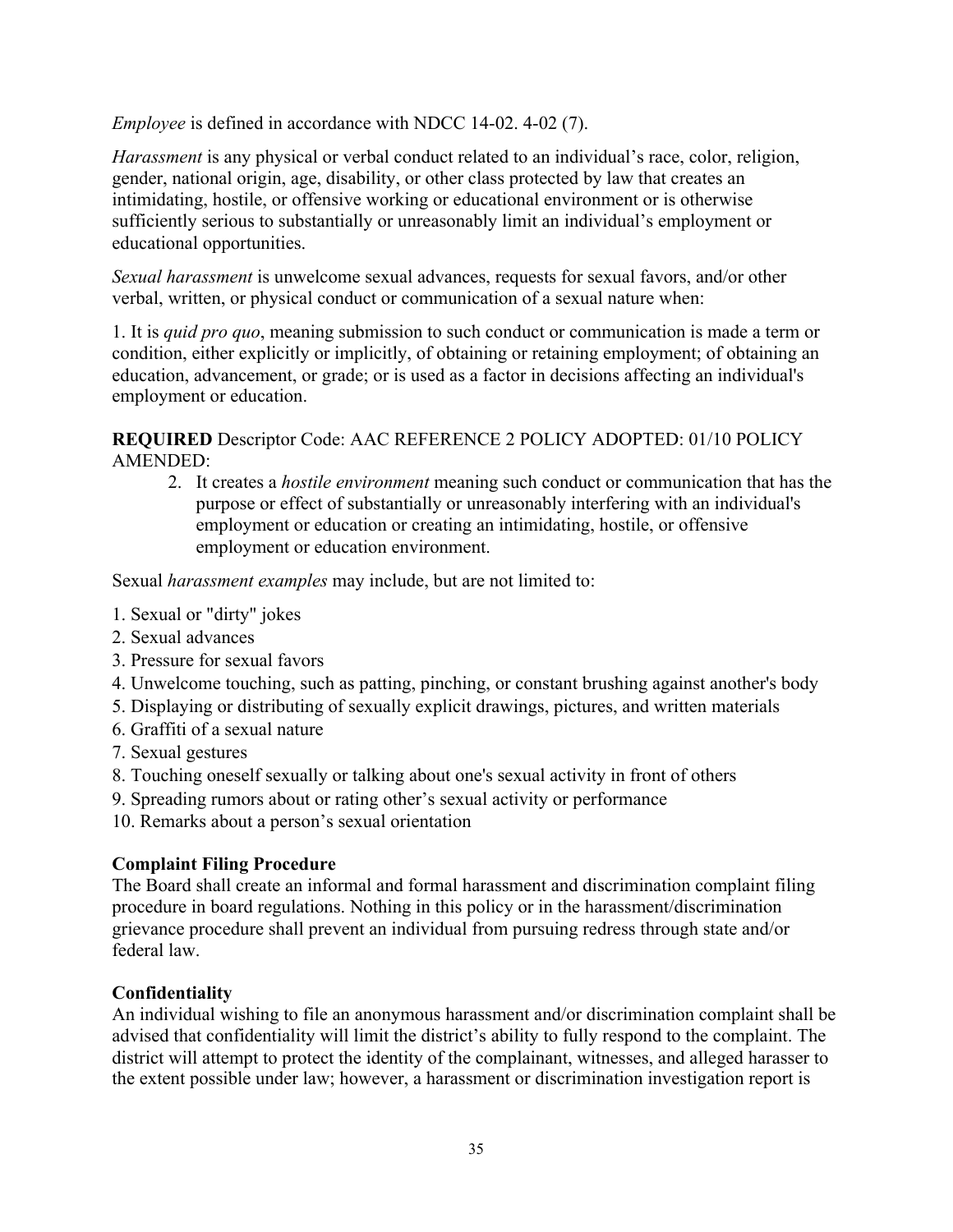subject to the open records law after 60 days or when the investigation is complete (whichever comes first), with limited exceptions.

#### **Policy Training and Dissemination**

The Board authorizes the Superintendent to develop harassment and discrimination awareness training for students and employees. In addition, the Superintendent shall display this policy and complementary grievance procedure in a prominent place in each district building and publish it in student and employee handbooks.

#### **Nondiscrimination Coordinator**

The Board designates **Mr. Michael J. O'Brien** as the Title IX and Nondiscrimination Coordinator. He can be contacted at: Fordville-Lankin Public School, 1 701-229-3297 REQUIRED Descriptor Code: AAC REFERENCE 3 POLICY ADOPTED: 01/10 POLICY AMENDED:

#### **DISCRIMINATION & HARASSMENT GRIEVANCE PROCEDURE**

The following procedure is designed to resolve harassment and discrimination complaints as defined in board policy in a prompt and equitable manner. Board policy requires all students and staff to fully cooperate when asked to participate in a harassment investigation. The procedure contained in these regulations supersedes the district's Complaints about Personnel and Student Grievance Policy.

#### **Retaliation Prohibited**

The district prohibits retaliation for an individual's participation in and/or initiation of a harassment/discrimination complaint investigation, including instances when a complaint is not substantiated. The consequences for violating this prohibition are delineated in policy.

#### **Complaint Filing Format and Deadlines**

Complaints can be filed verbally or in writing and should be filed as soon as a victim or witness of alleged harassment and/or discrimination becomes aware that alleged harassment or discrimination occurred. Complaints must be filed within statutory deadlines contained in law.

#### **Informal Complaint Procedure**

An informal harassment or discrimination complaint shall be filed using the following procedure: 1. The complainant files the complaint with **Mr. Michael J. O'Brien, Superintendent, Fordville-Lankin Public School, 1 701-229-3297.** 

2. The individual receiving the complaint shall document receipt and forward the complaint to the Superintendent who shall designate an investigator. If the Superintendent is the subject of the complaint, the recipient shall forward it to the Board President who shall designate an investigator.

3. The designated investigator shall meet with each party individually and collect information needed to arrive at an equitable solution. At no time shall the complainant be required to work out the problem directly with the accused.

4. Within 30 calendar days of the complaint being filed or as soon as practical, the investigator shall issue a written notice of recommendations to both parties. Prior to issuing this notice, the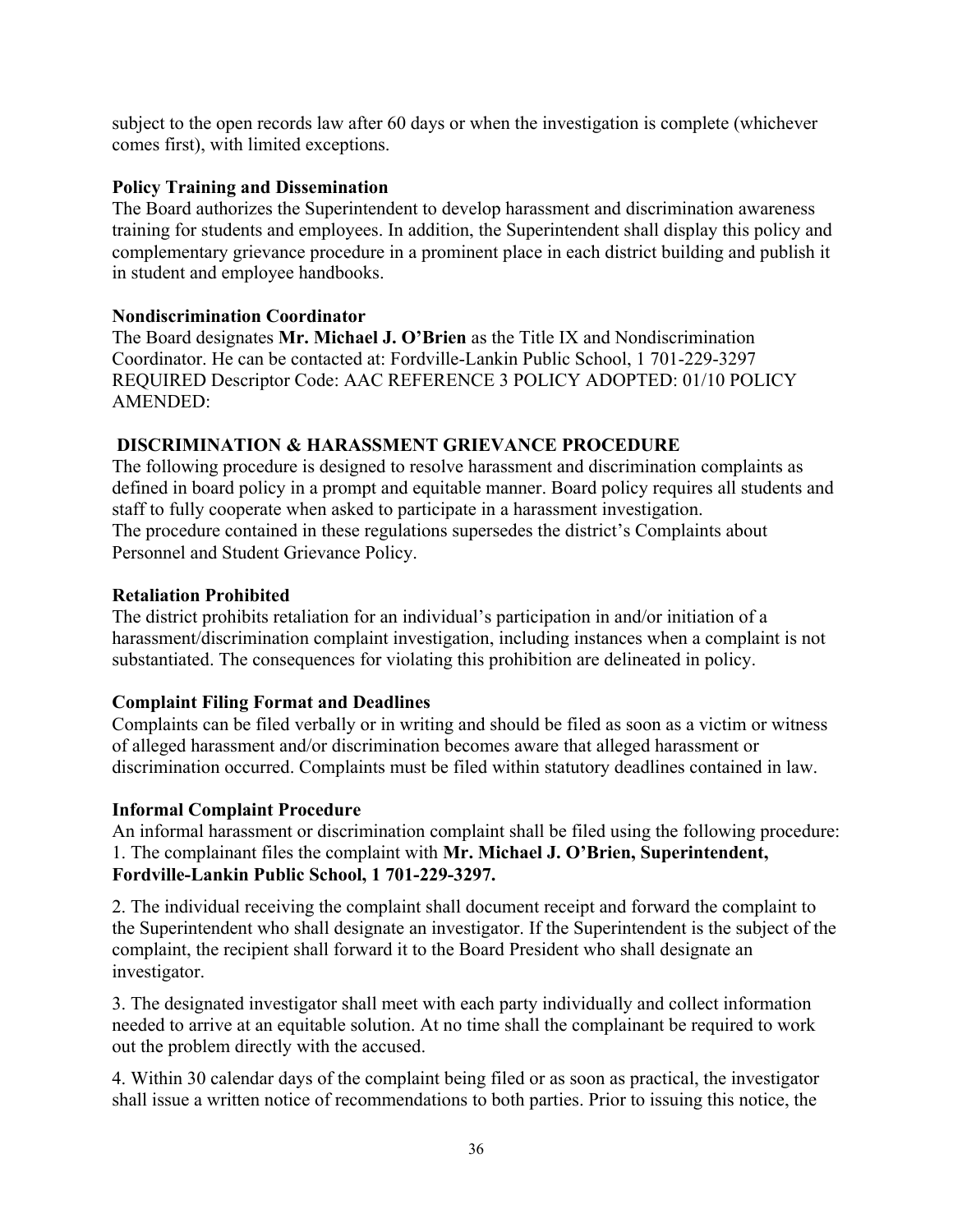investigator shall meet with the Superintendent or Board President (if the Superintendent is the subject of the complaint) to receive his/her concurrence on the recommendations and receive his/her approval on any disciplinary recommendations. Disciplinary recommendations shall be carried out in accordance with policy, law, and, when applicable, the negotiated agreement. **REQUIRED** Descriptor Code: AAC-BR REFERENCE 2 BOARD REGULATION 02/08 APPROVED:

5. The investigator or designee shall monitor the implementation and effectiveness of recommendations and shall notify the Superintendent or Board President (if the Superintendent is the subject of the complaint) if harassment/discrimination persists.

Both the complainant and the accused have the right to terminate the informal procedure at any time to pursue a remedy under the formal grievance procedure.

#### **Formal Grievance Procedure**

1. Filing a Complaint:

a. A victim or witness of alleged harassment or discrimination may file a formal complaint either orally or in writing to the **Superintendent, Mr. Michael J. O'Brien, 1 701-229-3297.** If any of these individuals is the subject of the complaint, it should be filed with an alternative source. Harassment/discrimination complaints about the Superintendent shall be filed with the Board President.

b. Upon receipt of the complaint, the recipient shall document the date, time, and nature of the complaint and shall request the complainant's signature on this document.

c. The recipient of the complaint shall notify the district's insurance carrier that a harassment or discrimination complaint has been filed.

d. Within five school days of receiving the complaint or as soon as practical, the recipient of the complaint shall issue a notice to the complainant and the accused that a complaint has been filed.

2. Investigation Process:

a. The recipient of the complaint shall confer with the Superintendent or Board President (if the Superintendent is the subject of the complaint) about who will be best suited to investigate the complaint. The investigation may be conducted by school personnel, or a third party designated by the district.

b. Before the investigation commences, the investigator in coordination with the Superintendent or Board President (if the Superintendent is the subject of the complaint) shall determine if interim measures must be taken to prevent harassment/ discrimination during the investigation and whether law enforcement or other applicable officials should be notified.

c. The investigation shall consist of interviews with the complainant, the accused, and any others who may have witnessed or otherwise have knowledge of the circumstances giving rise to the alleged complaint and may involve gathering and review of information relevant to the complaint. Witnesses shall be instructed not to discuss this matter with others. At no **REQUIRED** Descriptor Code: AAC-BR REFERENCE 3 BOARD REGULATION 02/08 APPROVED: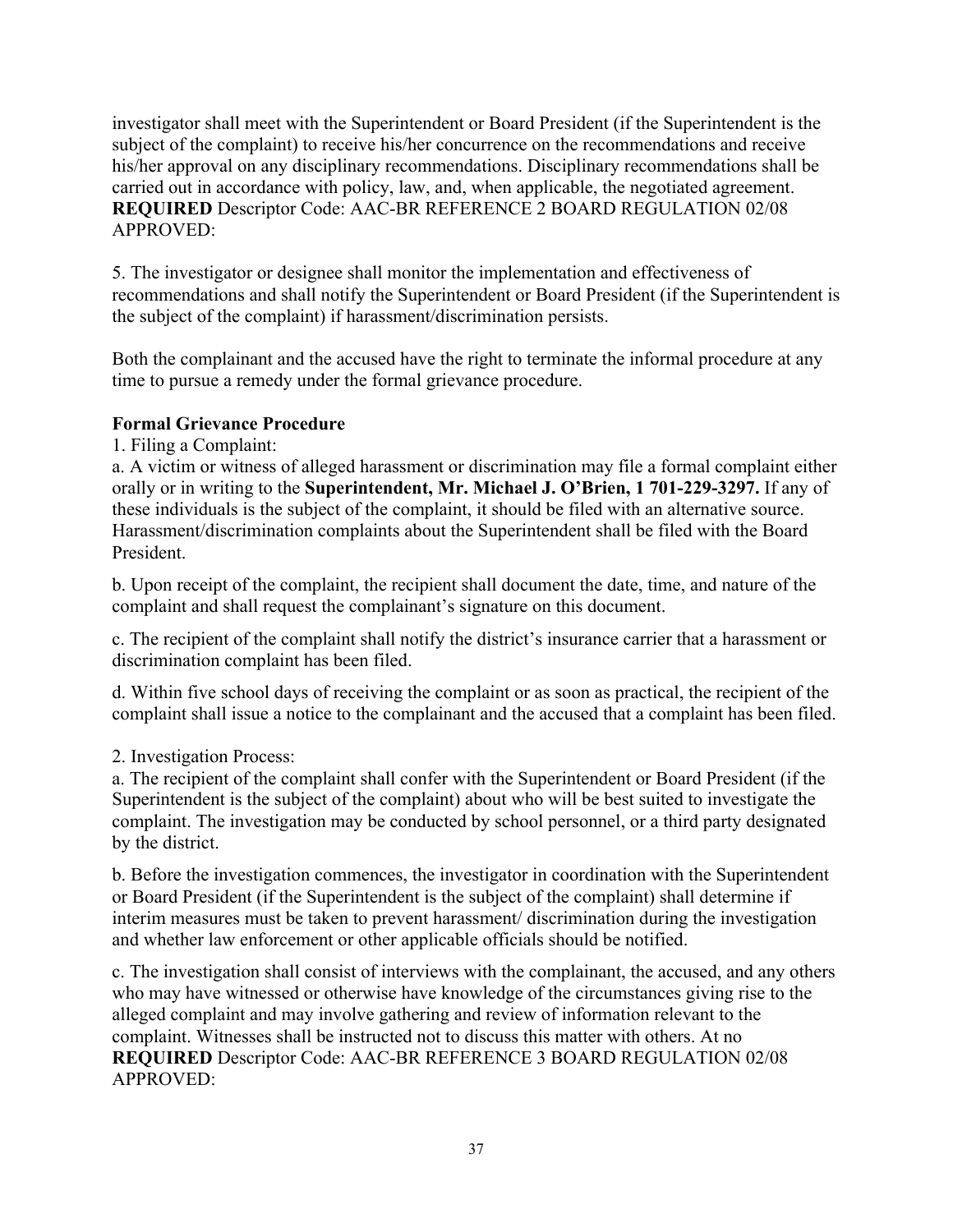time during the investigation shall the complainant be required to meet with the accused to discuss the complaint.

d. The investigator shall complete his/her investigation within 15 calendar days or as soon as practical.

e. Any deviation from the investigation procedure should be documented with an explanation. Reasons for delays in the investigation also should be documented.

3. Investigation Report:

a. After the investigator has completed the investigation, s/he shall complete a written report containing a determination of whether allegations were substantiated, whether the discrimination/ harassment policy was violated, and recommendations for corrective action, if any. These determinations shall be made on a case-by-case basis and based on, but not limited to, the following criteria:

i. Whether evidence suggests a pattern of conduct supporting of disproving the allegations or harassment or discrimination

ii. Whether behavior meets the definition of harassment, sexual harassment, and/or

discrimination as defined in board policy

iii. Ages of the parties involved

iv. Relationship between the parties involved

v. Severity of the conduct

vi. How often the conduct occurred, if applicable

vii. How the District resolved similar complaints, if any, in the past

b. The investigator shall submit his/her report to the Superintendent or Board President (if the Superintendent is the subject of the complaint). This individual shall review the report, determine if the recommendations are appropriate, implement the portions of the report s/he approves, and develop a monitoring plan to evaluate the effectiveness of the recommendations and help prevent recurrence. Any disciplinary action shall be carried out in accordance with board policy, law, and, when applicable, the negotiated agreement.

c. Prior to implementing the recommendations, the Superintendent or Board President (if the Superintendent is the subject of the complaint) shall issue his/her decisions in writing to the complainant and accused. These decisions shall be binding; however, nothing shall prevent the parties from seeking redress through state and/or federal law.

d. The entire complaint filing, investigation, and reporting process should be completed within 30 calendar days or as soon as practical not to exceed 60 calendar days.

#### **Health:**

In matters of Head Lice/Pink Eye, Flu, or covid, we will follow North Dakota Department of Health Policy**.**

If a Fordville-Lankin student is sick in school and vomits, he/she will be asked to stay home until well.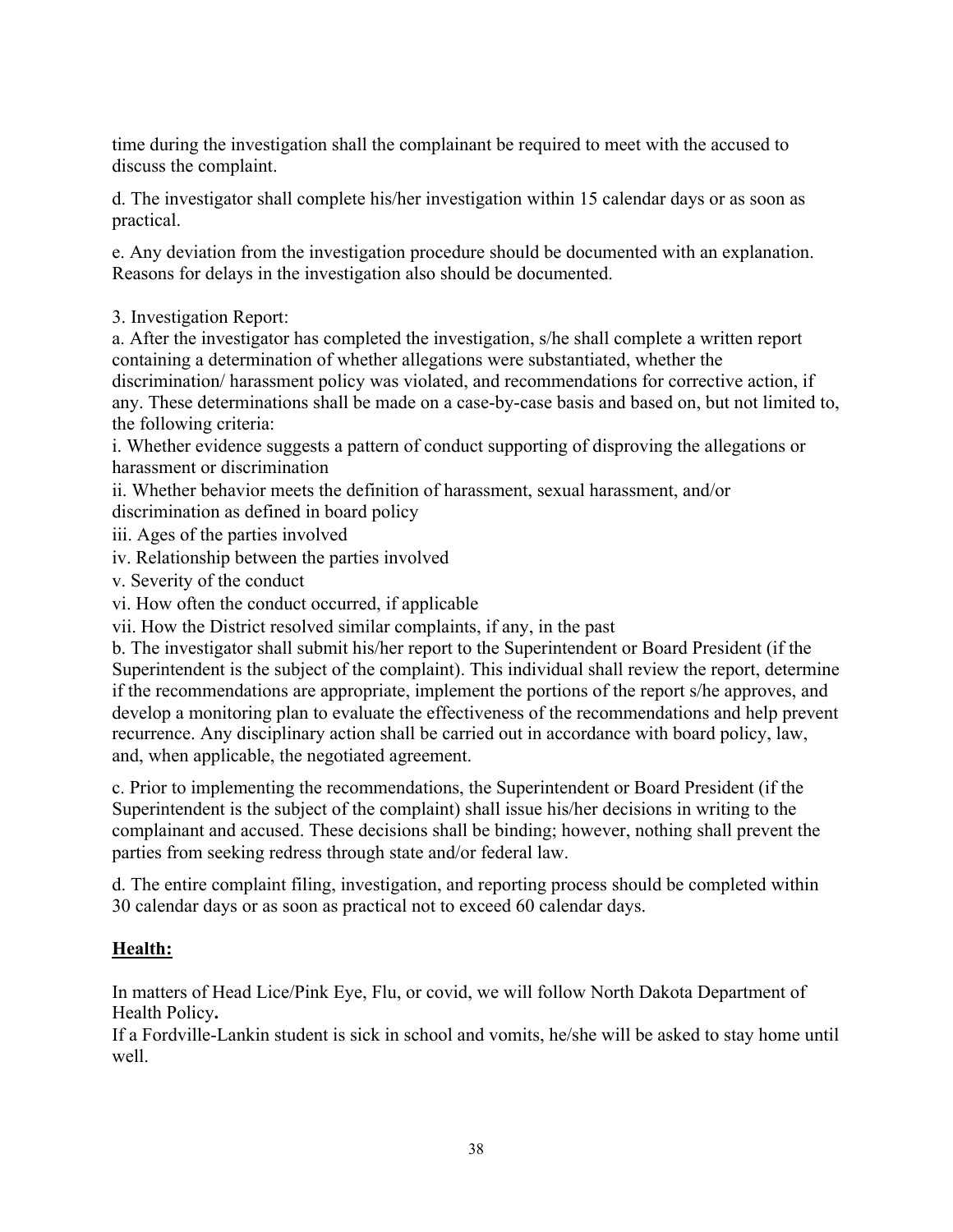#### Freedom of Speech

HB 1471 which passed the 64<sup>th</sup> legislative assembly 2015, will ensure that student journalists in North Dakota's public institutions of higher education, as well as those enrolled in the state's public K–12 schools, will not be subjected to unwarranted censorship. The new law states:

[A] Student journalist has the right to exercise freedom of speech and of the press in schoolsponsored media, regardless of whether the media is supported financially by the institution or by use of facilities of the institution or produced in conjunction with a class in which the student is enrolled. Subject to subsection 3, a student journalist is responsible for determining the news, opinion, feature, and advertising content of school-sponsored media. This subsection may not be construed to prevent a student media adviser from teaching professional standards of English and Journalism to student journalists.

The new law sensibly allows for limited restrictions on speech by a student journalist only when the expression:

a. Is libelous or slanderous.

b. Constitutes an unwarranted invasion of privacy.

c. Violates federal or state law; or

d. So incites students as to create a clear and present danger of the commission of an unlawful act, the violation of institution or state board of higher education policies, or the material and substantial disruption of the orderly operation of the institution.

#### **STUDENT RECORDS**

A permanent, cumulative record will be kept on file for all students in grades K-12. This record shall include (but is not limited to):

 Identifying data Academic work completed Level of achievement (grades, standardized achievement test scores) Attendance data Scores on aptitude tests.

Parents, legal guardians, or students of legal age (18 or older) shall have the right to review these records. The school will not permit access to or release a student's record to any individual or agency other than school official in which the student is enrolled.